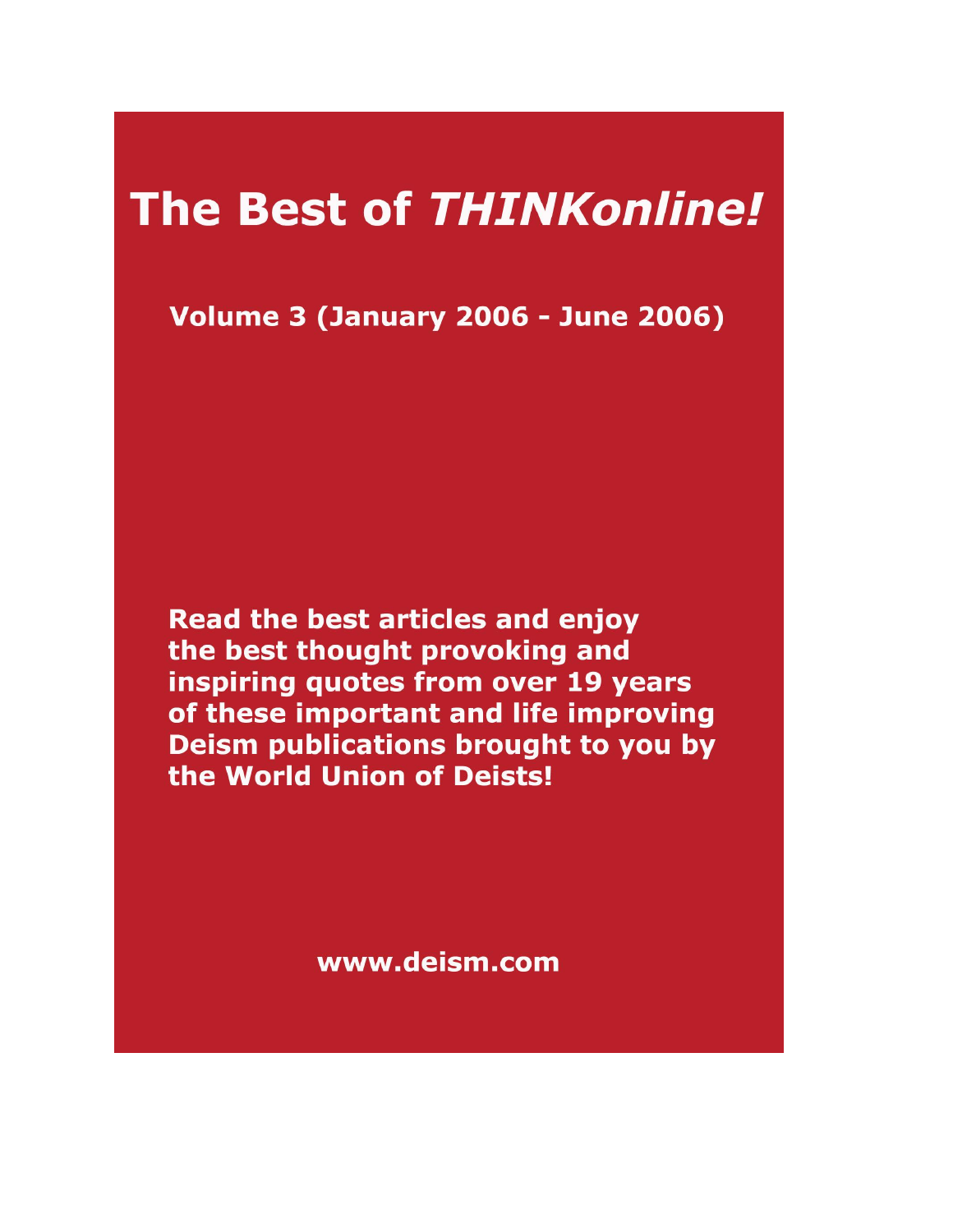## **Copyright © 2012 by World Union of Deists**

**Open source book except for commercial use** 

**[www.deism.com](http://www.deism.com/)**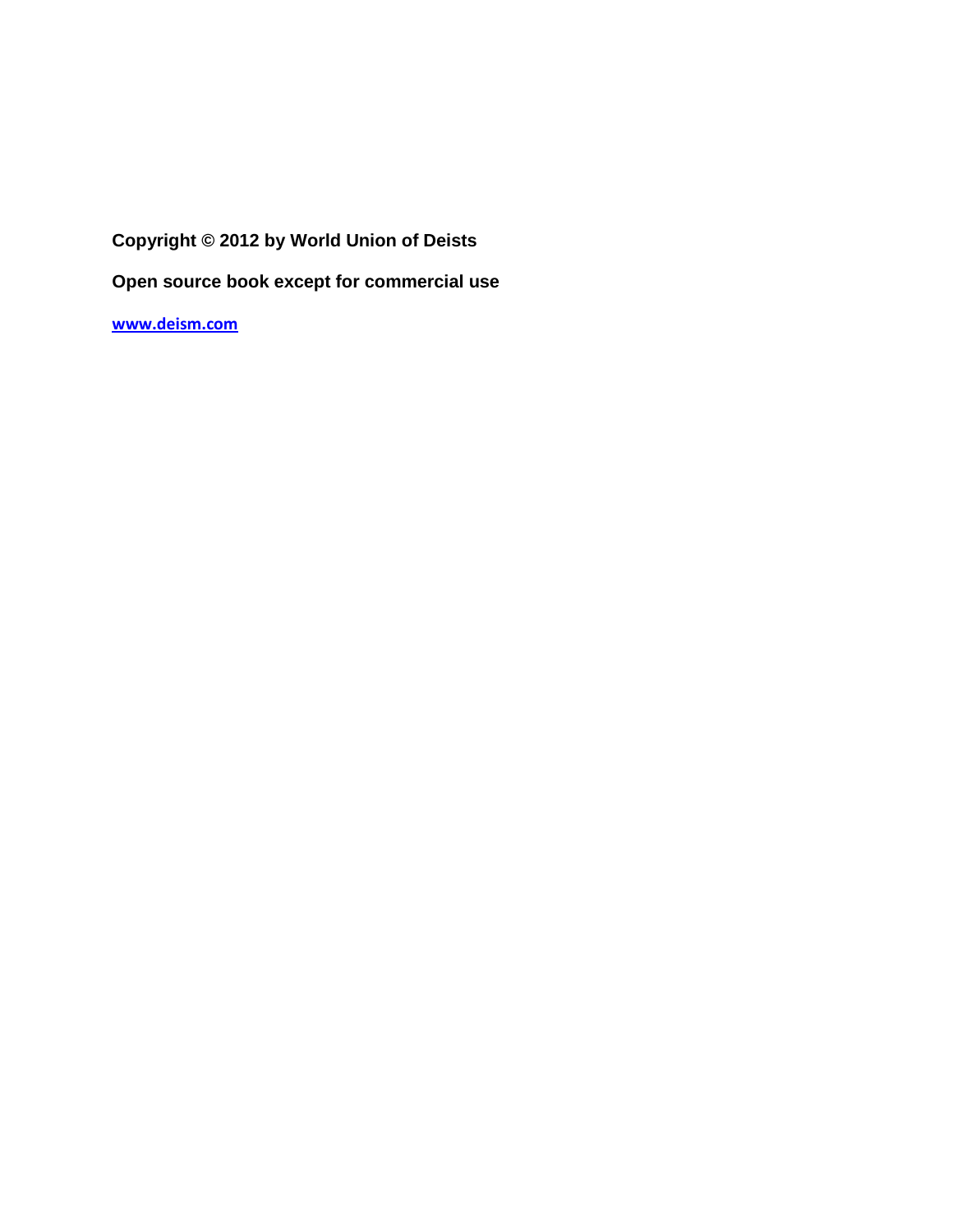# *THINKonline!* **January 2006**

*(The below excellent thought provoking article/email makes the case for Deistic Intelligent Design, not Creationism as preached by the various "revealed"/hearsay religions. The editor)*

## **Court Rejects Intelligent Design in Science Class**

**The Opinion of Judge John E. Jones III**

by Raymond Fontaine, Ph.D.

E-mail: I send My Opinion to Judge John E. Jones

Good evening, Judge. I recently saw the news on TV that you have barred a Pennsylvania public school district from teaching "Intelligent Design" (ID) in biology classes. I don't doubt that you sought the truth during the six-week deliberations held in your court. What you heard there convinced you that striking down the teaching of ID in science classes was the better thing to do.

The following days, I searched the Internet for a complete copy of your 139 page opinion all in vain. But in various articles, I gathered 11 quotes attributed to you. If these quotations are not exact, please set me straight. I am looking for the truth which in my book comes first.

One quote in the Associated Press article dated December 20 has you saying "While the arguments for intelligent design may be true, the court takes no position on this proposition." But isn't making this pronouncement tantamount to taking a position?

The same article has you saying, There is overwhelming evidence establishing that intelligent design is a religious view, a mere re-labeling of creationism." My dictionary defines 'creationism' as the doctrine that ascribes the origin of matter and species to an act of creation by God. Sorry, sir, but the theory of ID does not do that. It simply states that the designs in Nature indicate intelligence - nothing more.

I for one gladly accept that revelation of intelligence in its stark simplicity. When I first learned about ID, I let my mind speculate about that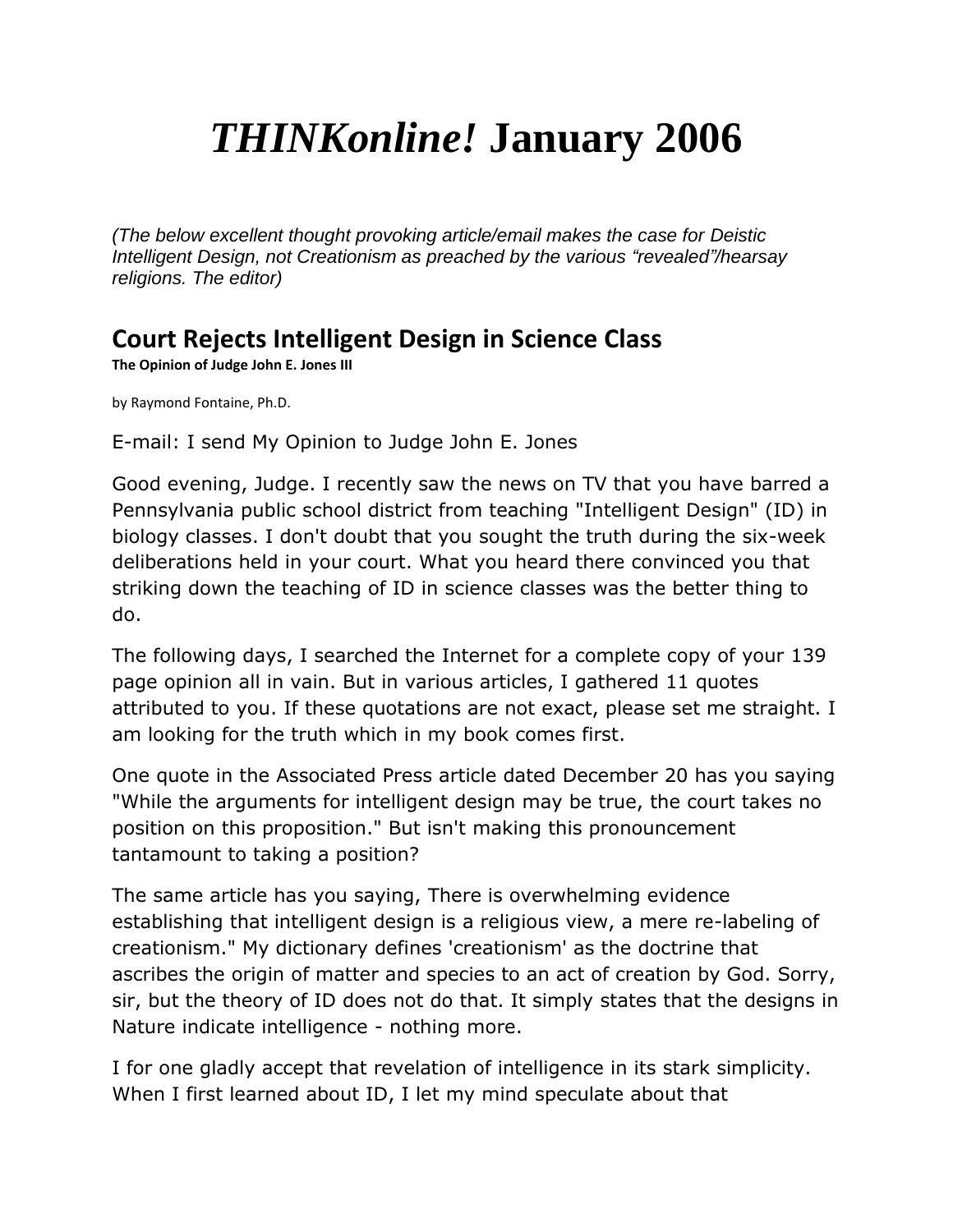intelligence: it was supreme, all powerful, and benevolent. But what humans observe in nature is simply intelligent designs. Could I be satisfied with that terse revelation of nature? Yes I could and I am.

Apparently, during the deliberations in your court, some advocate remarked that the teenagers in science classes could easily be led to believe that the Intelligence revealed in nature's designs is the same Being who is revealed more elaborately in the Bible.

So, instead of flatly saying that "ID is not science", you could have warned the science teachers not to identify the Intelligence of ID with what the Bible and its preachers call God. The theory of ID does not say that nor should the teachers of ID.

Such an injunction would have been within your authority and competence, not so your opinion that "ID is not science". A judge determines what is or is not lawful - not what is or is not scientific. I believe that in this instance you may have overstepped the bounds of your competence.

To ward off this indictment, you grasped the charge that ID was nothing but creationism in disguise. In 1987 the Supreme Court ruled that creationism may not be taught in public schools. Identifying ID with creationism got you off the hook. You could benefit from their decision and authority to exclude the teaching of ID in the science class rooms of public schools.

But when you forbade the teaching of ID in high school science classes, you prevented teenagers from hearing about intelligent designs in nature that presuppose intelligence. That was an injustice to those young people who are being brainwashed by instructors of revealed religions at home and churches or synagogues or mosques.

I recall my teenage environment totally immersed in Catholicism. About God and religion I knew nothing other than what my parents, nuns and priests taught me. So in making choices for my career and preparing for it, the profession of priesthood appeared like the most noble. That's what I chose and became its captive for many years.

Today's teenagers are also preparing for their future. Millions of them are born and bred in religious families and in places of worship where they hear only about God as revealed in the Bible or the Koran. There God is revealed as the creator of the universe which includes the earth in which we live.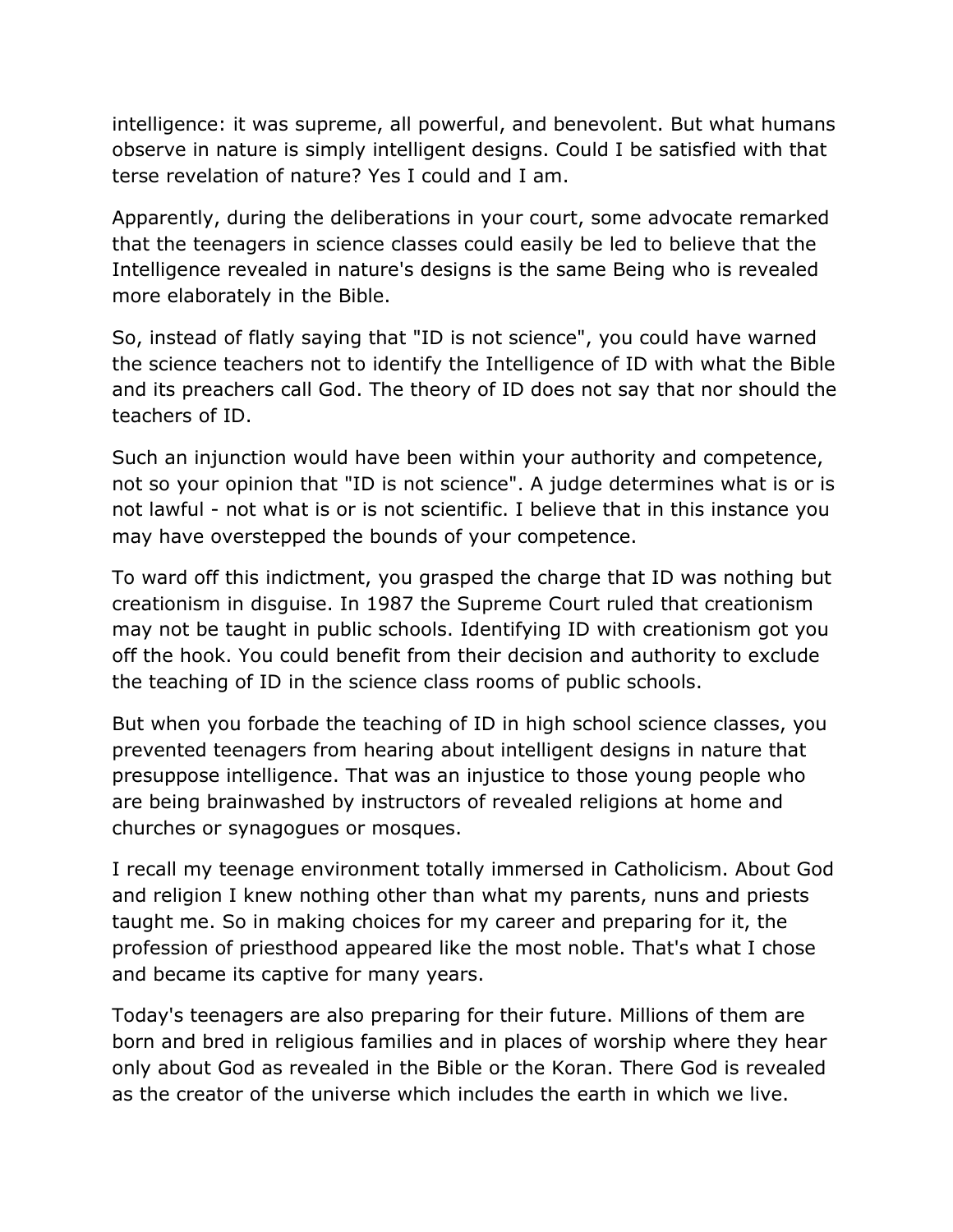For centuries, religions caused conflict, persecution, and wars. To avoid that in our country, the constitution forbids the promotion of any religion in its laws and institutions.

In March 1925, the State of Tennessee forbade the teaching of evolution in public schools. Months later one teacher, John Scopes, ignored that prohibition and taught evolution in his class. The court found him guilty and fined him.

Later in the year, after a famous debate, the state allowed the teaching of evolution in public schools.

In 1987, the U.S. Supreme Court ruled that states cannot require public schools to balance evolution lessons by teaching creationism.

I have a feeling that history will repeat itself with a twist. This year, your court ruled that public school boards in your district cannot require the science teacher to balance evolution lessons by teaching or simply mentioning the theory of Intelligent Design.

While regretting your ruling against the teaching of ID in science classes, I am confident that the truth of ID will win out and its teaching in science classes will resume somewhere in the country. But next time, when it's challenged in court, perhaps in the Supreme Court, ID will be allowed in the science class - not to replace the valid theory of evolution but to complement it with another facet of the universe. That will be a great day for teenagers in science classrooms. Those youngsters need and deserve to know the whole truth about nature.

*You can visit the site of Ray Fontaine at* [http://www.deism.com/to-natures](http://www.deism.com/to-natures-god.net/)[god.net/](http://www.deism.com/to-natures-god.net/) And you can order Ray's outstanding book on his journey from being a Roman Catholic priest for over 20 years to being an active Deist, *[My](http://www.deism.com/books.htm)  [Life With God IN and OUT of The Church](http://www.deism.com/books.htm)* in eBook/PDF. *The editor*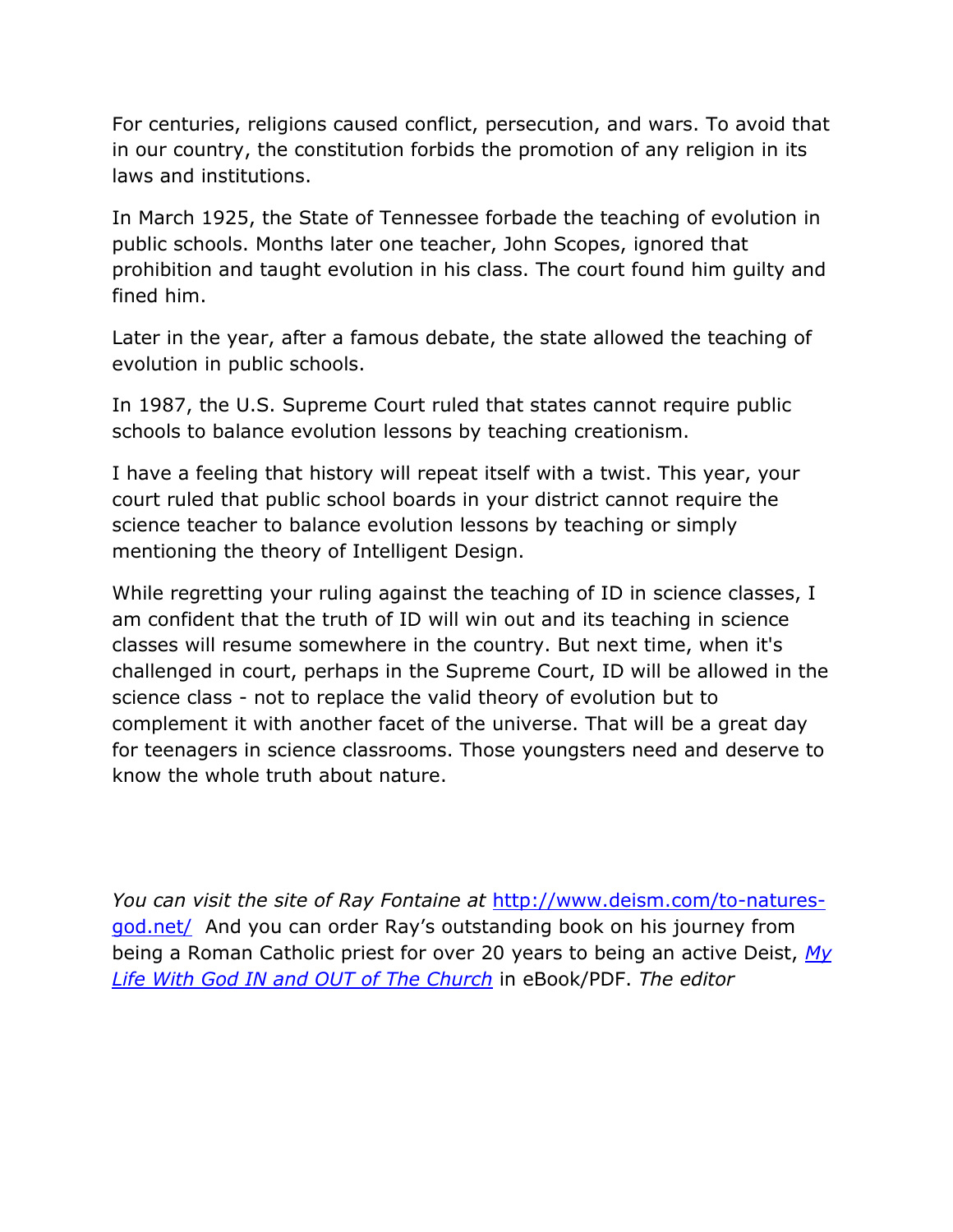## **THE EVOLUTION AND HISTORY OF MORALITY**

**Why religious fundamentalists hate the United States And Wish to kill Americans**  by Henry E. Jones, M.D.

### VI. THE MORALITY OR RATIONAL SELF-INTEREST

The Founders of the United States accomplished a tremendous military, political and organizational feat. But what they over-came and accomplished psychologically was even greater! Benjamin Franklin may have expressed it best. On the floor of the Continental Congress, in a moment of epiphany, he said, "We do not need a king, we can rule ourselves!"

The Constitution of the United States was clearly written to protect its citizens from the establishment of an old world tribal government. The concept of separation of church and state is about as clear as they could conceptualize it. This was of much concern to the Founding Fathers as they created the constitutional foundation for the new nation. The Founding Fathers did not explicitly elucidate a new morality. Many of the Founding Fathers were not Christians. Thomas Jefferson was a deist as were many others. Their views were closer to those of Native Americans such as the Iroquois. Perhaps they were influenced by the primitive conditions in which they lived. Deists are not at war with their perception. Indeed they regard it as their direct link to their God. If our Founding Fathers had clearly spelled out their morality I am sure it would have been a deist morality of rational self-interest and not the morality of human sacrifice.

What the Founding Fathers did imply was that every human being owns his life outright, in total, free of all leans, as a gift from God. This is in direct opposition to tribal philosophy. This ownership of oneself is absolute. A human being has no mortgage to pay on his existence. So the Constitution is without question anti-slavery. The Constitution of the United States implies that every human being should be free to pursue his own self-interest without any requirement to fulfill the expectations of others. The morality of life is implied by other statements and principles in the Constitution. The morality of life condemns the initiation of force and implies an exclusive dependence upon persuasion and trade in human relations. The motto of the morality of life is "voluntary exchange to mutual satisfaction". These statements would not appear out of place in the Constitution. Thus the morality of life is implied by the Constitution. This morality of life recognizes,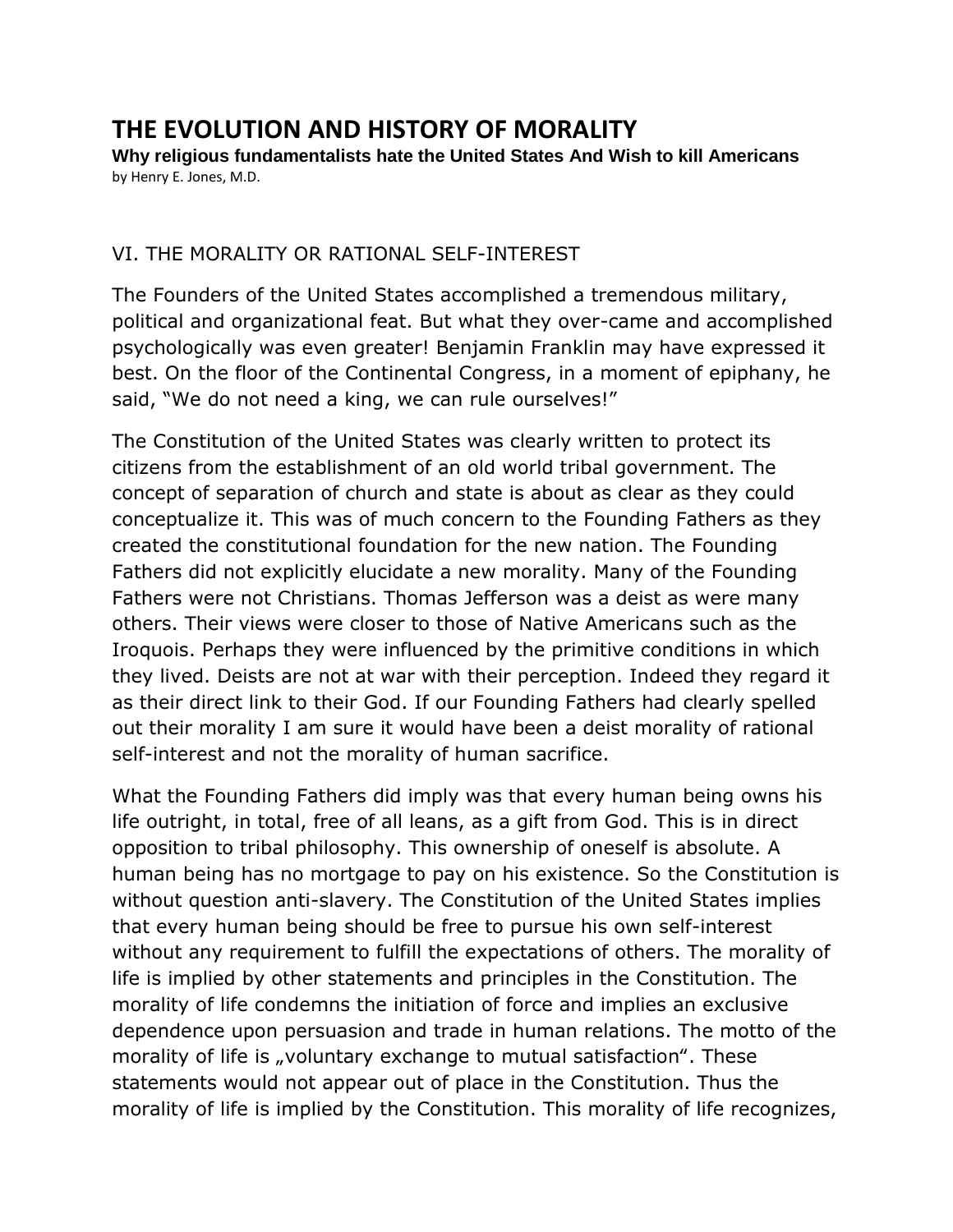and advocates, as the proper motivation in all of life"s choices, be derived from absolute and total selfishness. Any element of sacrifice was recognized as barbaric, anti-life and evil.

The Founding Fathers went a long way toward outlawing slavery. They should have outlawed Black slavery explicitly. This is one of the mistakes they made. This mistake in our Constitution was corrected by subsequent generations. Other mistakes in our Constitution have not been addressed. Instead each succeeding generation and its lawmakers have sought to take us back into a tribal social structure. We can label this morality, the code of the United States. or perhaps better as the "capitalist morality". I prefer to call it the Morality of Rational Self-Interest. Let me list the elements of this "Morality".

- (1) Purpose: This morality is directed toward what is best for the individual. Happiness for the individual is its purpose.
- (2) Highest good: The highest good according to this morality is Productivity. Production of life sustaining and life maintaining goods and services is the highest calling.
- (3) Methodology: Reason, persuasion and trade are the ways one obtains what they want. Example and instruction are the methods employed to impart this morality.
- (4) Psychology: Aggression, the initiation of force, as a means of obtaining satisfaction of ones needs is condemned. Trade and barter are the techniques required of this morality. The initiation of force, intimidation and aggression are viewed as signs of immaturity and weakness. A strict sense of ownership and property rights is required of this morality. Collectively owned, or property held by a group as undivided interest, is discouraged as encouraging conflict and dissension.
- (5) Sexual behavior is viewed as a specialized kind of trade. Force and intimidation in sexual relations have no place in this morality.

VII. The Impact of this NEW Morality:

Deism promotes a biologically and psychologically appropriate morality of selfishness. This "natural" religion of deism had an immediate and profound impact upon the United States. This morality of rational self-interest quickly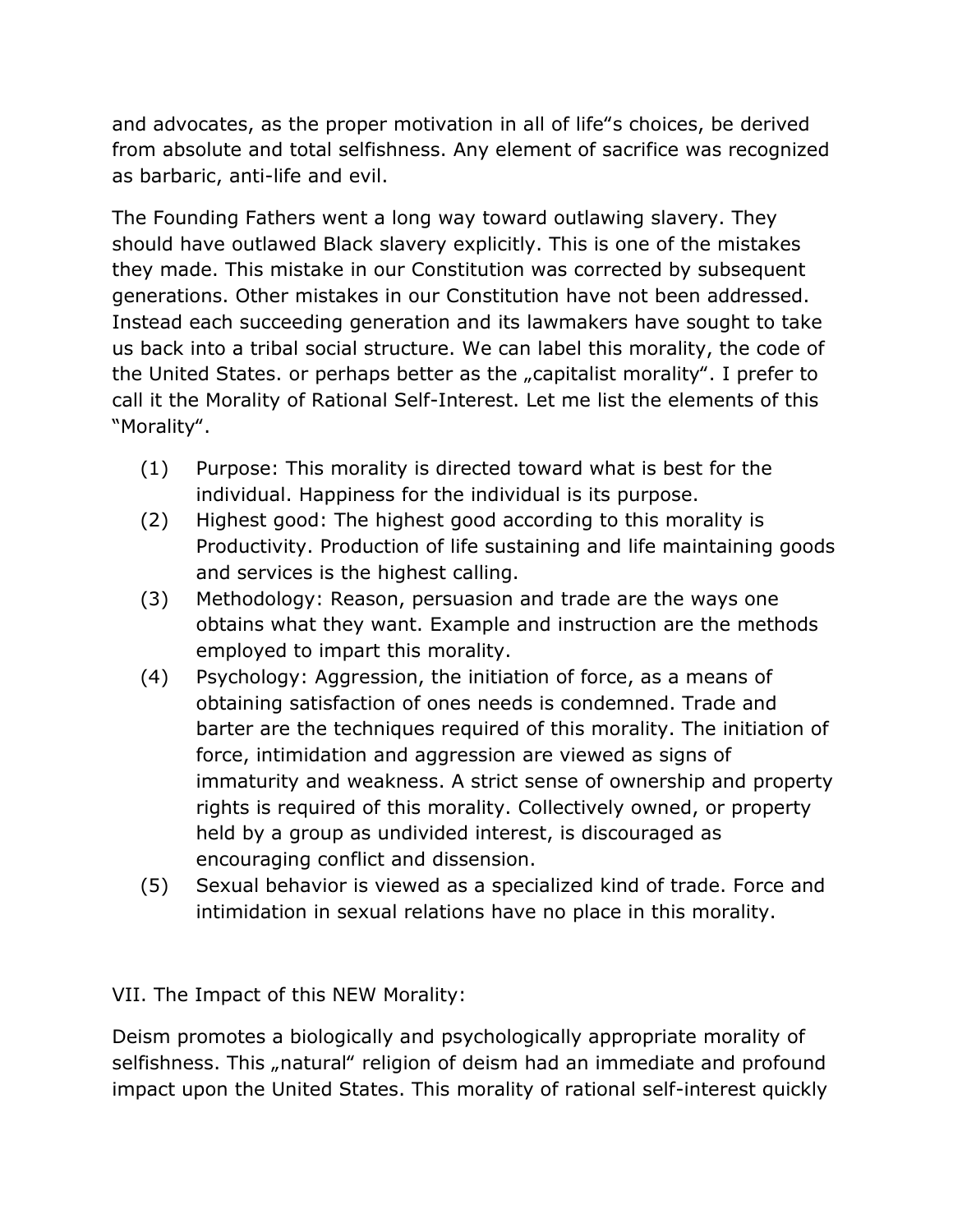propelled the United States to the world"s leading nation in economic output and standard of living. In less than 300 years the United States became the lone super power in the world. Never before in the history of the human race has a nation advanced so rapidly. More reasons for tribal societies around the world to hate the United States and Americans.

But in the mist of unprecedented prosperity and achievement tribalist in the United States felt increasingly alienated. They felt out of place absent the governmental force needed to make everyone conform to their tribal ideals. They have therefore worked incessantly to bring old world tribalism to the United States.

## VIII. The Natural God:

God is a natural God. There is no supernatural realm, no supernatural god. The real God is nature. Reality, the universe, the cosmos, the world, the galaxy, everything that is, these are all words and concepts that stand for the same thing; God.

God is everywhere to be seen, smelled, heard, tasted and felt. Our senses sense nothing but God. God speaks to us continuously through our senses and through our reason. We seek to learn God"s laws. We learn God"s laws through science, mathematics, art, music, history, and through every field of learning. All truth is knowledge of God. Those that seek truth seek to know God.

Religions that name their god after a man are false, for God requires no middleman; all can see and speak directly to God. And God speaks to all who listen.

Religions that teach human sacrifice or self-sacrifice are false. Exploiters and enslavers, not God, profit from mans" sacrifice. God the natural God is prohuman life. He wants man to live, learn, prosper, and enjoy happiness.

God the natural God grants every individual absolute ownership of their life and energy. God grants to no one the right to initiate force or to take another"s life, energy or property.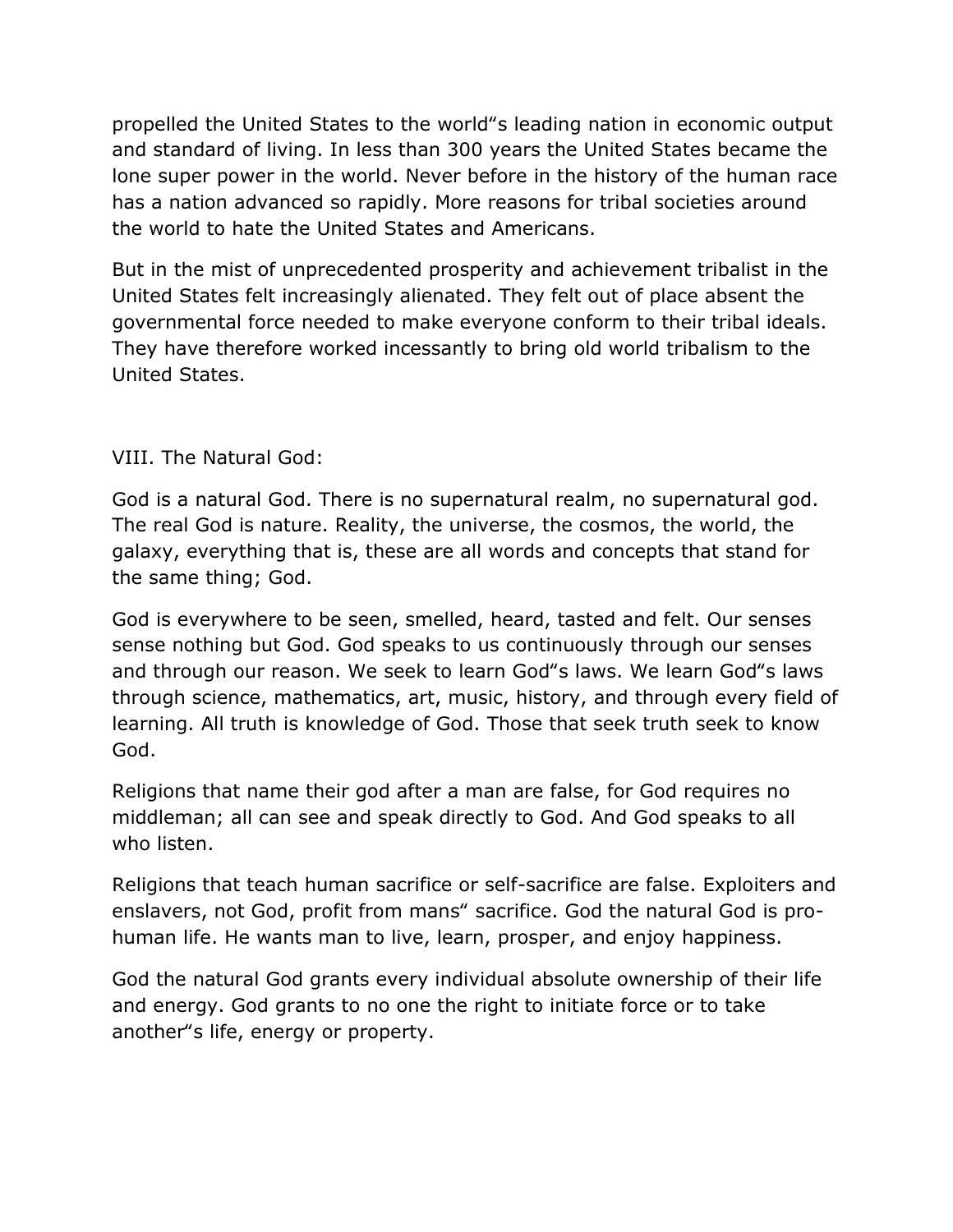## **Nature Reveals Its Creator Part II**

by Ray Fontaine, Ph.D.

During a philosophy class I asked the professor, "What impelled God to create the world?"

"For the answer," he replied, "you'll have to wait until next year. Theology will reveal the reason." But such a burning question required an immediate answer. I would test my newly found intellectual powers.

Often in the evening, I would relax alone on the flat roof and admire the stars, openings into heaven. Through these peepholes I looked for a glimpse of God. I remember asking him, "Why did you create the universe? For what reason? For what purpose? "

Before creating the first node of energy that exploded into our universe, God existed a long time. He got along quite well without us. He surely did not need us for anything. Then why create us?

For his amusement? I can see creating a few monkeys for laughs. But dour donkeys with hollow hee-haws? Humorless hippopotamuses? Snooty, stiffednecked giraffes? For fun? NO!.

Did he create this world because he was lonely or bored? To keep busy? Just for the heck of it? A loud definitive "NO".

Surely not for the praise of flowers and trees, insects and birds, animals and fish - none of which can recognize God and praise his deeds. If for human praise, why create a world billions of years before any humans existed? Why the trillions of stars when a few would have served that purpose? Why blossoms in the unexplored forests of Brazil? Why fish beneath frozen Artic seas? Why such a lavish creation beyond human perception? For the praise that God would receive from humans? If so, we surely let him down.

So many of us fail to admire the wonder of the world before our very eyes. We do not always see God's glory beyond the dazzling sunsets. The snowy mountains slopes do not always raise our minds and hearts to him. We watch graceful gazelles, brilliant butterflies, rainbow trout without seeing them as his handiwork. And when we do spend a few moments in prayer, our thoughts often center on our needs and desires. Before creating us, God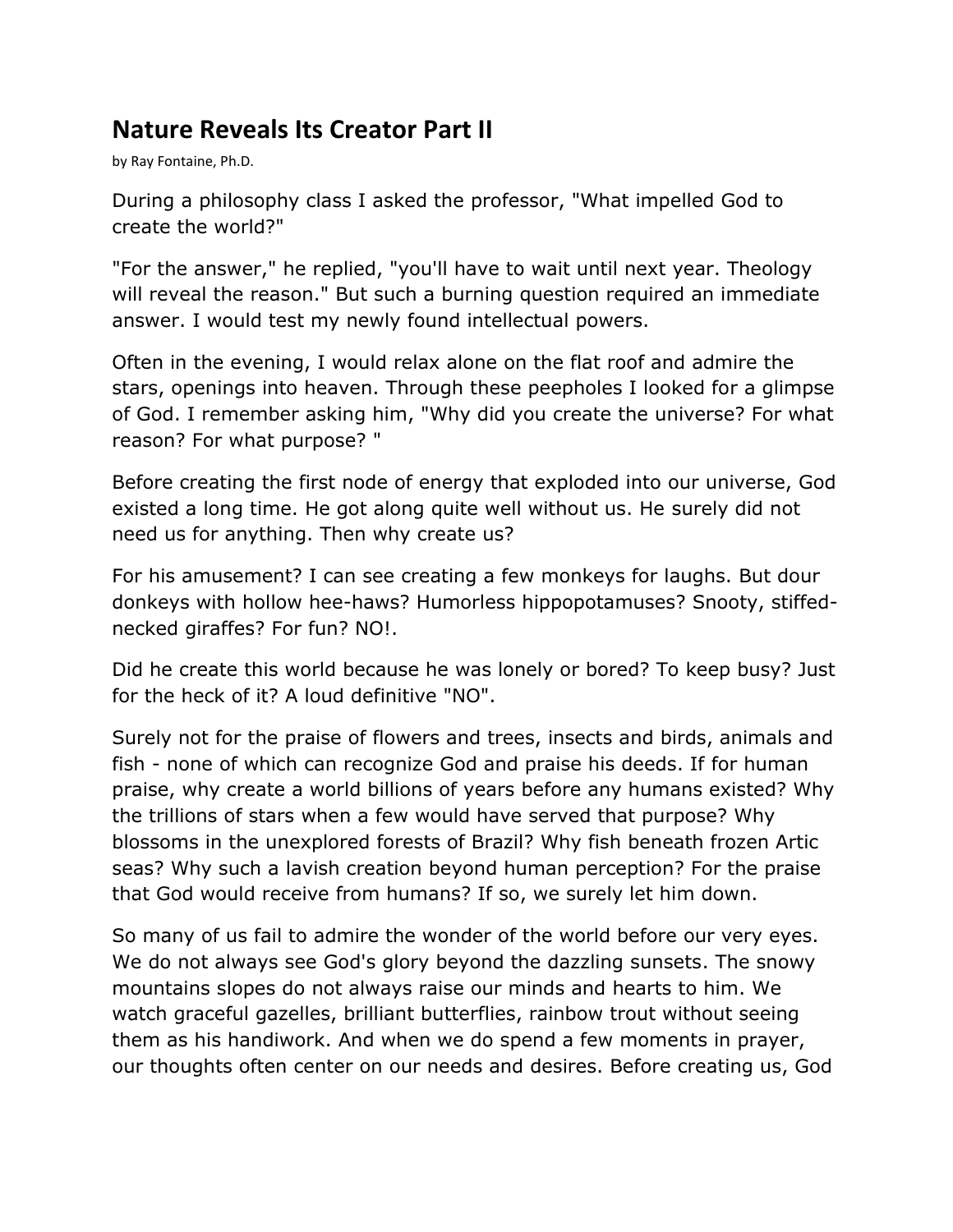must have known what to expect. Therefore, he cannot have created this grand universe for our scant and faint praise.

If not for our praise, then why did he create us? Could it be just to share his being? To give others a chance to exist and enjoy life? The weeping willow does not seem to enjoy life but it does not want to die. Neither does the cactus which survives in desert sand by absorbing the morning dew. Salmon enjoy swimming even when they must struggle up waterfalls to reach their spawning grounds. Who doubts that porpoises enjoy forming graceful arcs in and out of the water? Monkeys go crazy swinging from tree to tree. Lion cubs play like kittens. Goats hop for joy. Even we humans have fun and hold on to life tenaciously. No animal, no bird, no fish commits suicide nor do flowers and trees. Only a few humans choose suicide, usually in moments of dark despair. For most of us, life is worthwhile. If sharing his existence and life was God's purpose in creating the world, he succeeded well beyond our understanding.

God's purpose in creation is revealed in the way he fashioned all living creatures. He designed a mechanism in their genes to reproduce and share their being. The maple tree, besides producing syrup and colorful leaves, scatters thousands of winged seed every autumn. At the same time, the oak drops oodles of acorns; and the neighbor tree, its chestnuts. Watermelons provide seed for next year's crop. Fish lay millions of eggs in calm water; turtles bury theirs deep and safe in sandy shores. And man, not to be outdone by his fellow-creatures, deposits millions of sperm every time he makes love. Turtles and humans, maple trees and oak did not fashion their individual mechanism of procreation. Through nature, God put it in every living creature. It bears his imprint, his stamp, his label. It is God's way of ensuring the continuation of his creation and the realization of its purpose.

On earth, we call someone who gives abundantly to others without personal gain "good, goodhearted, generous and loving". We define love as "an unselfish benevolent concern for the good of others". This definition applies to God eminently since he created the entire universe apparently for no other reason than to share his being with us. To all creatures, he has given the greatest gift of all - EXISTENCE. Without it, we would be NOTHING. We would never enjoy starry skies and sunsets, flowers and animals and children. Nothing would exist without God's creative force, intelligence and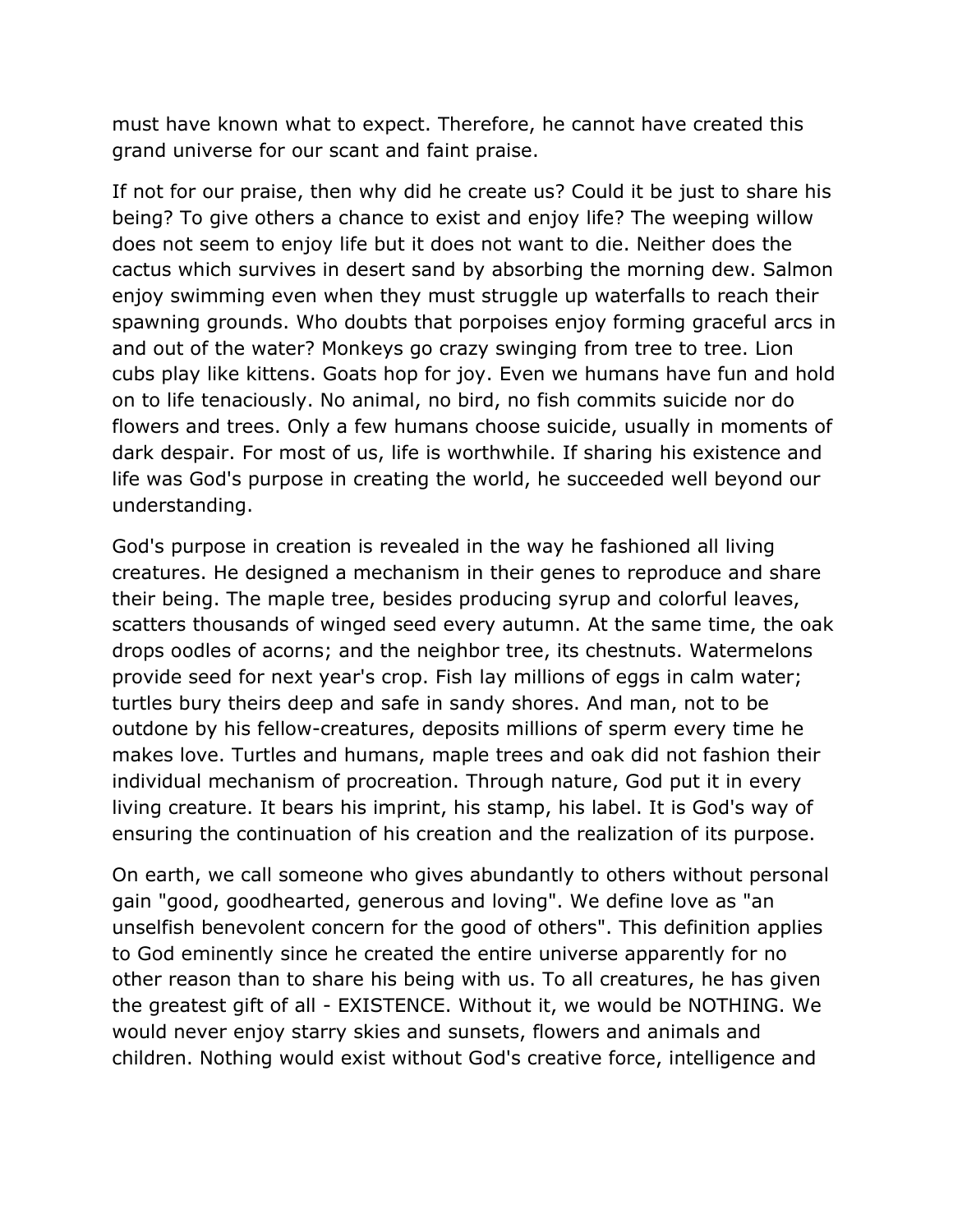goodness. My belief in this powerful, intelligent and good God gives meaning to my life and a purpose that hopefully harmonizes with his.

## **Thought Provoking Quotes**

"I do not believe in the creed professed by the Jewish Church, by the Roman Church, by the Greek Church, by the Turkish Church, by the Protestant Church, nor by any Church that I know of. My own mind is my own Church." "All national institutions of churches, whether Jewish, Christian, or Turkish, appear to me no other than human inventions set up to terrify and enslave mankind, and monopolize power and profit."

#### *Thomas Paine*

". . . anything that distracts you from fidelity to the Ruler within you - means a loss of opportunity for some other task."

". . . he knows that it is not the world's opinions he should follow, but only those of men whose lives confessedly accord with Nature."

"What is the very best that can be said or done with the materials at your disposal? Be it what it may, you have the power to say it or do it; let there be no pretense that you are not a free agent."

*Marcus Aurelius*, Roman Stoic and Emperor taken from Meditations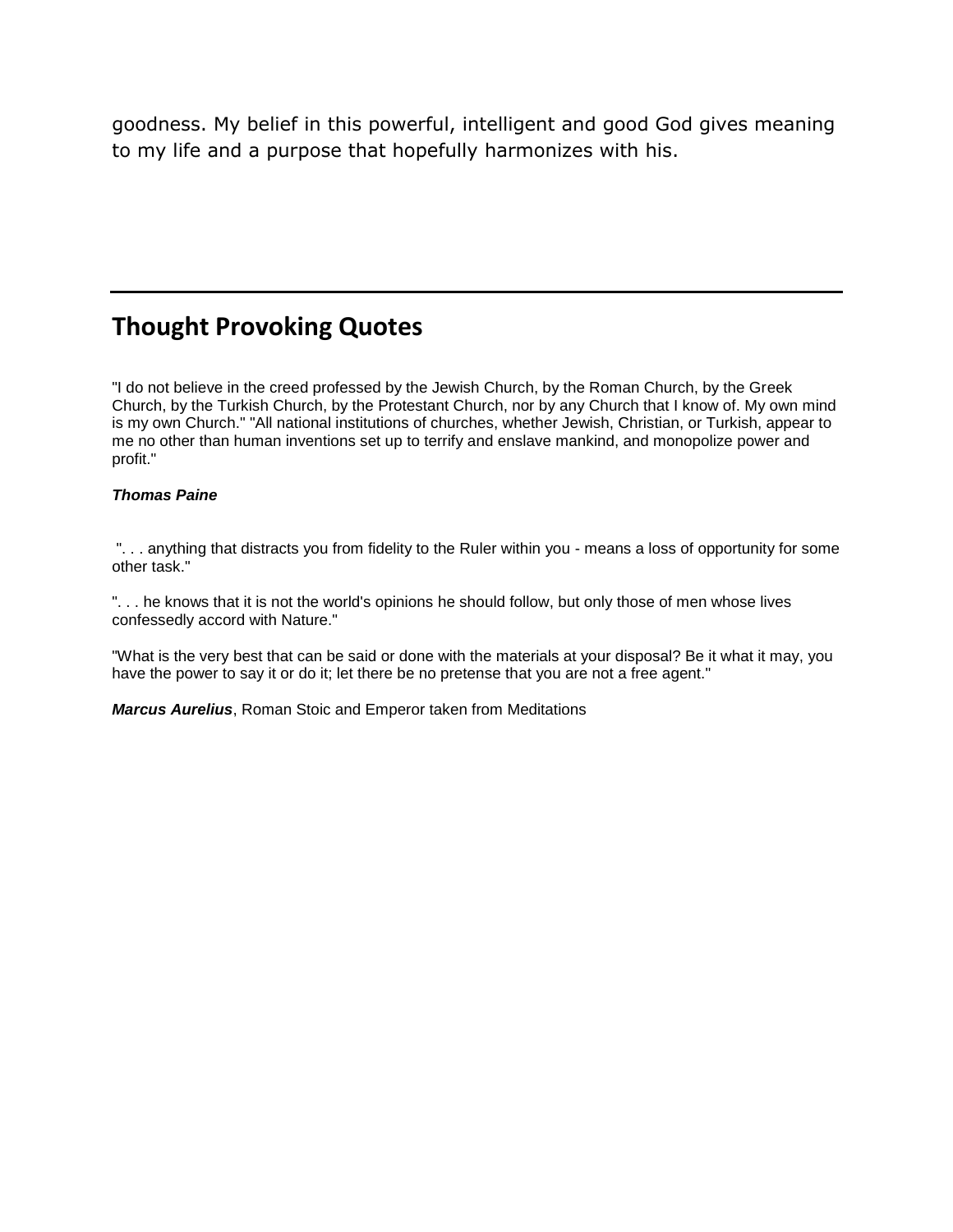# *THINKonline!* **February 2006**

## **Deadly Cartoon**

Revealed religions, all of them, are on very unstable ground. They are all built on superstition and myth. Knowing this fact, the leaders of these pretend organizations took strong measures to keep honest criticism to a minimum. They usually have two sets of punishments for those who dare to question the Great Oz. One set is supernatural, the other corporal.

The supernatural punishments can include anything from burning in Hell for eternity to floating around in Limbo for millennia. (I believe the Catholic Church has since canceled Limbo, so I'm not sure what happened to the souls floating around at the time of cancellation!) The offense that brings about such supernatural wrath can be not believing in Christianity's "holy spirit", which is an unforgivable sin, or one from a long list of "mortal" sins dreamt up by the Catholic Church.

The sins that require corporal punishment (sometimes they require both supernatural and corporal punishments) can be as harmless as a child arguing with their parent, which I know from experience required the saying of three Hail Mary's, to making an image of Mohammed, which according to signs shown on the news recently requires the guilty to have their head cut off.

Islam, just like Judaism which it sprang from, and Christianity with which it shares many common superstitions, requires strict control of its victims/followers as all revealed religions do. One taboo of Islam is not making a likeness of Mohammed, the MAN who founded Islam. When newspapers in Europe ran a cartoon not only showing a likeness of the MAN who founded Islam, but showed him wearing a turban shaped like a bomb (see picture below), Islamic religious leaders around the world started to whip-up the emotions of their victims/followers, demanding vengeance against the transgressors who dared to violate their religious superstition regarding their founder, Mohammed. Mainstream media in the US distorted the offending image for fear of offending the religious fundamentalists/fanatics. Even the US Government spoke against the cartoon, as if revealed religions are above criticism! I always thought the US Government was supposed to support free speech, not "revealed" religions.

Already about half a dozen people have been killed in the Islamic riots that are currently raging across the world in response to the offending cartoon. It seems the revealed religions just can't help taking human lives. From the wholesale butchering done by the Old Testament Jews against their neighbors, to the hundreds of thousands murdered by Christians during the Crusades and Inquisition, to senseless killings in the Middle East, Ireland, and India, the one evil characteristic shared by all of the revealed religions is violent death for those who dare question any of their superstitions!

As Deists, we have a responsibility to point out the absurdity of the superstition and the fear promoted by all of the revealed religions. We owe it to mankind, we owe it to ourselves, and we owe it to our Creator. As my Dad used to tell me, "God didn't give you a head to use as a hat rack!" But it seems this is exactly what the revealed religions demand of their followers - reject your God-given reason for our ignorant superstitions. We do an injustice to ourselves and to the world when we either follow the demand of the revealed religions to reject our God-given reason, or when we remain silent in the presence of such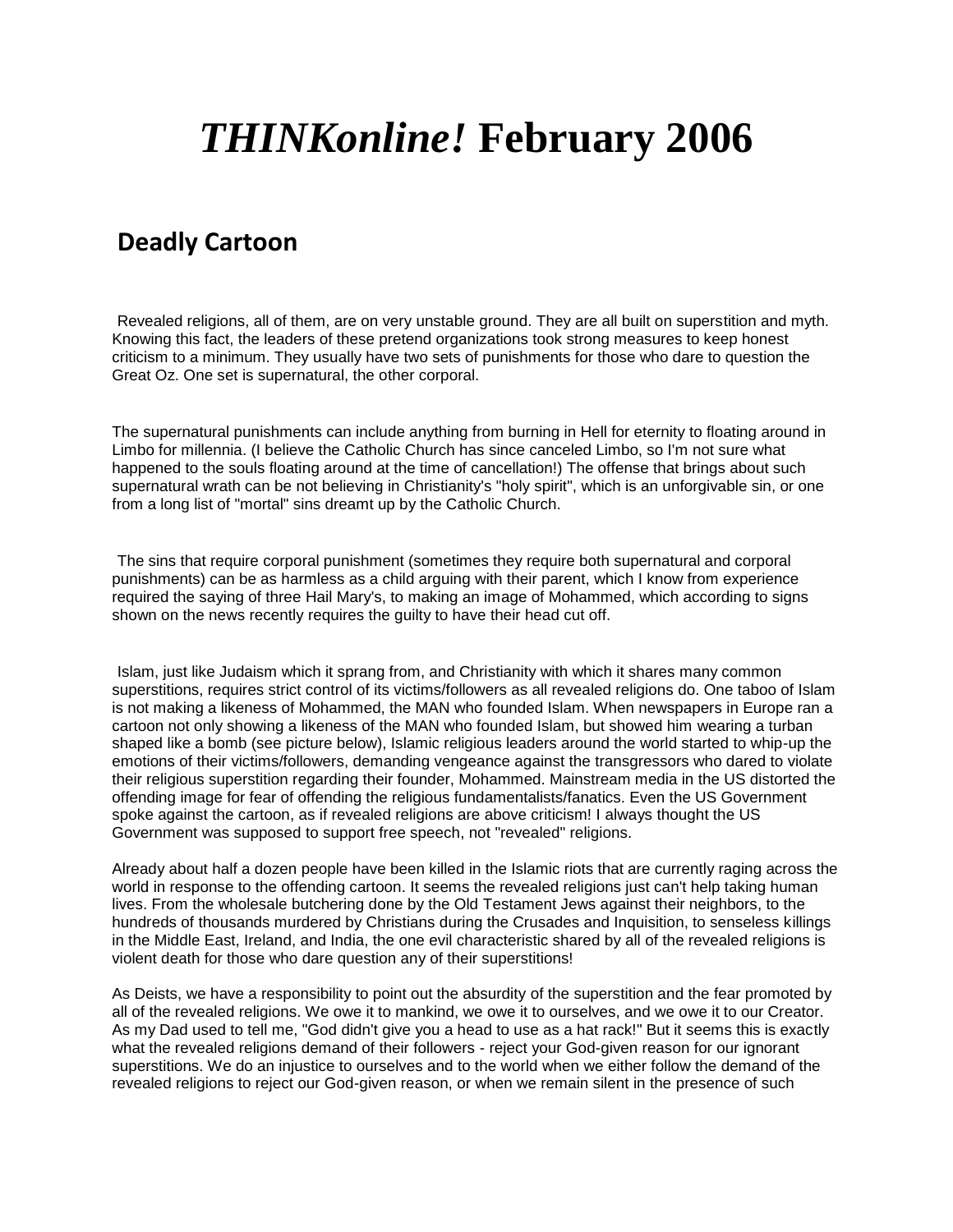deadly ignorance. And it's a slap in the face to our Creator and Friend who gave us the two most precious gifts, life and reason.

# **As I Think, So I Act**

by Raymond Fontaine, Ph.D.

In retrospect, I divide my 88-year life into three phases: the first as a priest, the second as in transit, and the third as a deist. These stages differed greatly. Yet during all three, my thinking directed my actions. Throughout my life, I retained this vital basic principle.

#### **Phase 1: As a Priest**

Born and bred in a Catholic home and taught by priests in a seminary during 12 years, I believed everything that the Catholic Church teaches. I believed in God as revealed in the Bible interpreted by priests. I believed that God guaranteed the truth of the Bible. I believed that God granted infallibility to the Pope as he instructed his priests. One of them told me that God called me to become a priest.

Thinking that all this was true, I acted accordingly. I was ordained a priest in 1945. Then I preached the Gospel mostly in Ohio and New York during 17 years. When the Pope requested missionaries for Africa, I volunteered and went to Uganda. There I built a church and a school and preached the Gospel as interpreted by the Church. This was difficult work but as always, I acted as I thought best.

#### **Phase 2: In Transit**

It was in Africa that I began to question the teachings of the Church. The Church condemned all forms of contraceptives. The Church forbade the divorce of Catholics dutifully married in Church. It never allowed priests to marry, imposing absolute celibacy. These prohibitions caused untold suffering. Thinking that the Church might be wrong, I was compelled to act and check for myself the biblical basis for the Church's dogmas and regulations.

In the Old Testament, God entrusted the rituals to married men. Jesus chose married men for his disciples. In the early Church, popes, bishops and priests were married. The Gospels never mentioned birth control devices.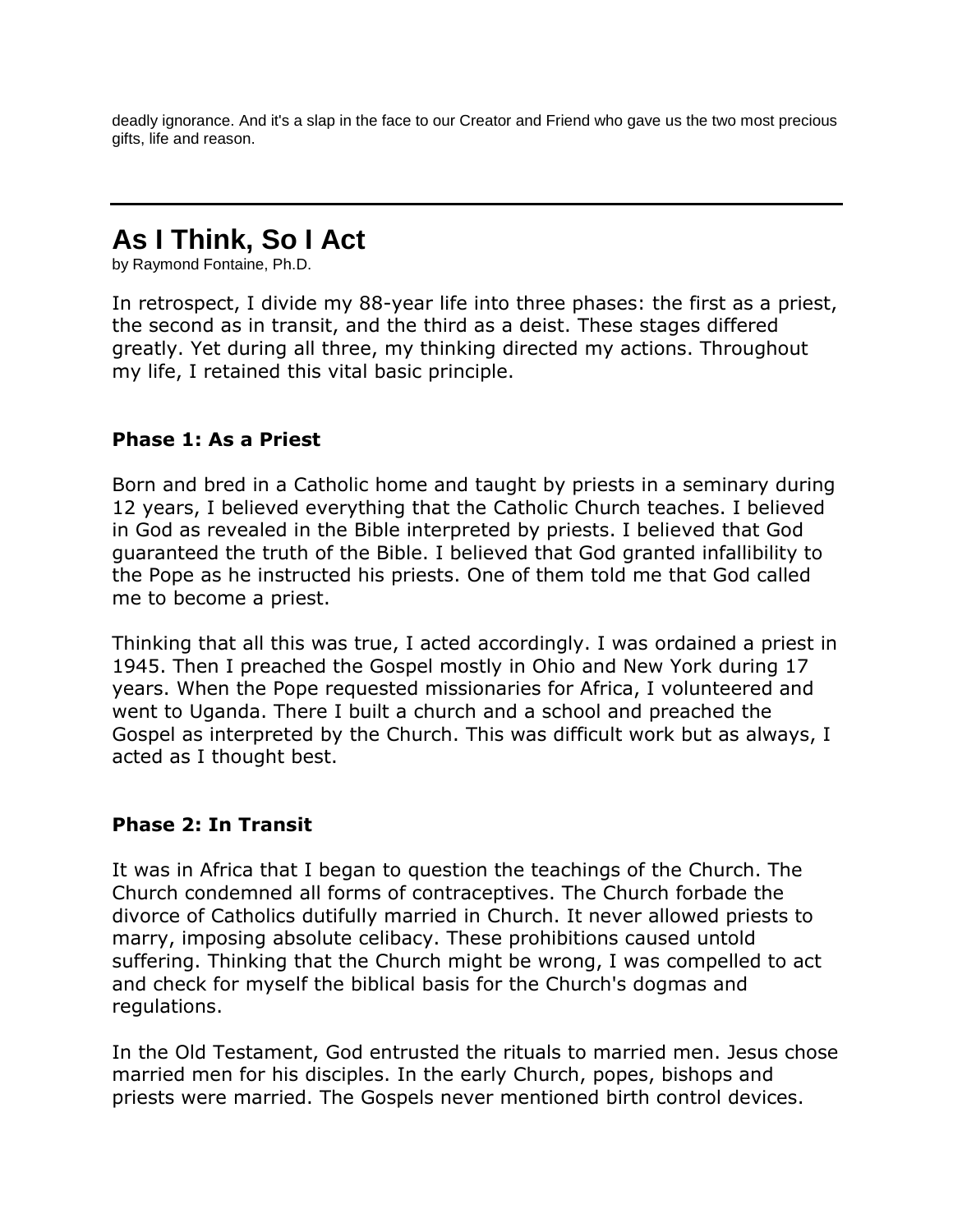And so it was with almost all the doctrines of the Catholic Church - the Bible does not mention them. They were human fabrications. I lost faith in the teaching authority of the Church.

My fundamental principle of life "Act as you Think" directed me to abandon the Church and all its doctrines - but not my belief in God. The designs in nature and its structures and laws, all totally independent of the Church, require and presuppose an intelligent Creator at the origin of the universe. But nothing in nature indicates that God intervenes in the course of nature. The Creator's policy evidently lets creatures exploit their full potential while depending on their environment which includes their fellow humans.

### **Phase 3: As a Deist**

After leaving the church, I was busy earning a living while helping my neighbor in many ways. During seven years, I provided assistance to a million refugees in Vietnam. Later I returned to Africa and directed a U.S. government project to drill deep wells for people living on the fringe of the Sahara Desert.

All the while, I never thought of sharing my deist belief with others. I kept it private. Back in America, I soon witnessed the suffering of friends disenchanted with the Church - not knowing what to do. I decided to help them by sharing my deist philosophy of life. My thinking directed that course of action.

I wrote my biography entitled: *[My Life with God in and out of the Church](http://www.deism.com/books.htm)*. In the meantime, my wife suffered a stroke leaving her paralyzed in need of constant care. I had no time to publicize my book.

What to do? I would publish it on the Internet. My Website got some attention - about 200 visitors per month. But that was not enough. Unfortunately I could not do more. I searched the Internet for others who thought and acted like me.

I soon found the Website of "The World Union of Deists" headed by Robert Johnson - a confirmed Deist with a consuming desire to replace with Deism all religions based on reputedly divine revelations to ancient prophets. Like me, Robert Johnson believes that the only true and authentic revelation of God are the wonders of Nature. The designs, structures, and laws of Nature presuppose an intelligent Creator.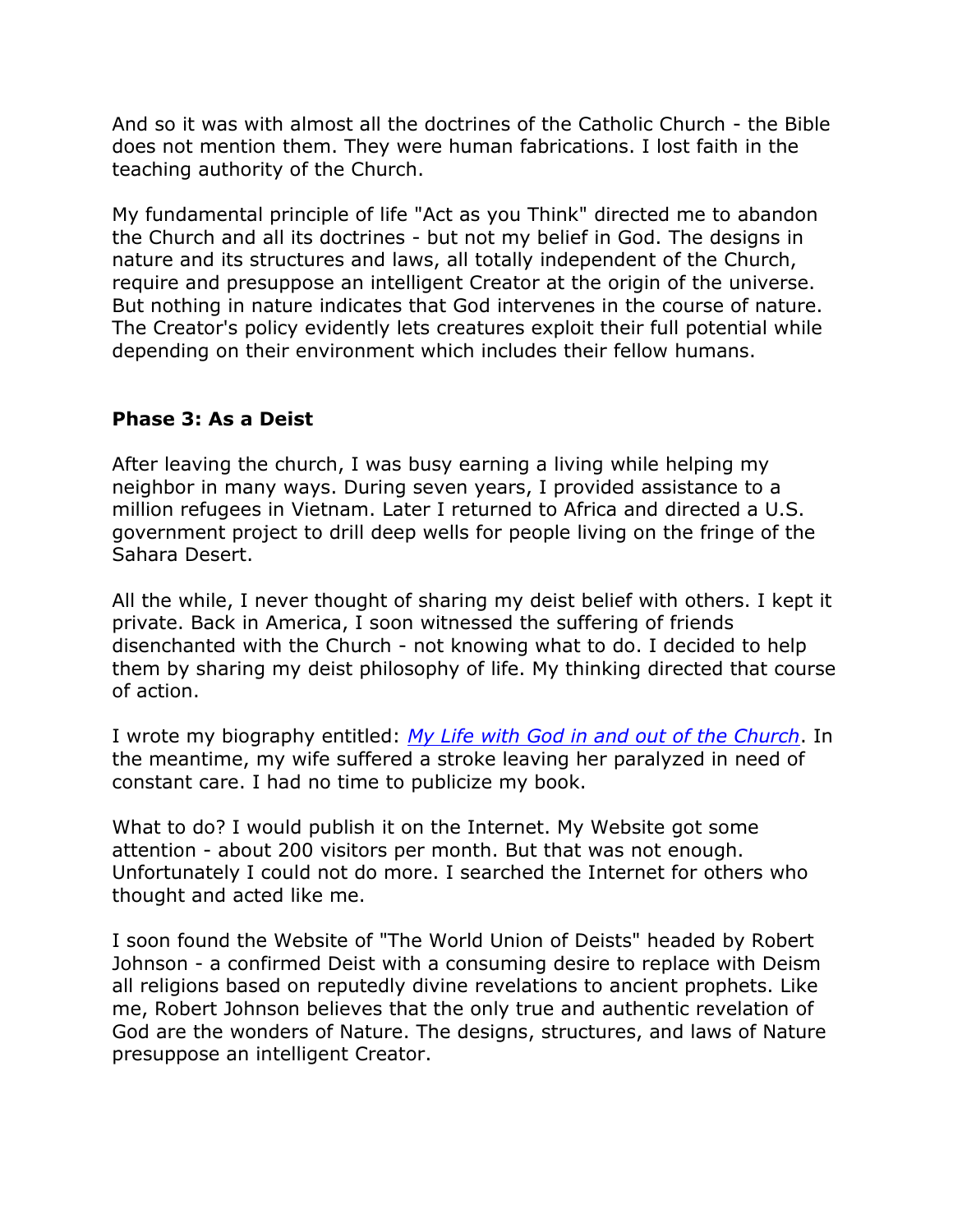Robert Johnson created a wonderful Website at [www.deism.com.](http://www.deism.com/) It is loaded with articles ready to enlighten everyone searching for the truth about God. To do this, however, it must first be found. That is not easy among thousands of other Websites.

So it was with the North Star. The ancient mariners, especially those lost at sea, looked for guidance in the heavens. Eventually, sailors realized that one star remained stationary directly above the North Pole. Seeing it, a sailor could know in what direction to steer his ship. But first someone or something must point out the North Star among myriads of stars.

One constellation is easily distinguishable - that of the Big Dipper. A straight line between the two stars on the far end of the bowl of the dipper points to the North Star. Thus for generations the Big Dipper helped sailors find the North Star.

So it is for many people adrift in the world looking for the truth about God. Robert Johnson's Website points to God steadfastly. But it must first be visited. People must know about it. Someone must let the world know about the Website of the World Union of Deists.

How to do this? Robert Johnson believes that one way is to post enticing notices in places accessible to people looking for the truth about God. That could be difficult and expensive. But if there's a chance of success, it is worth a try.

Some may think that Robert Johnson is another Don Quixote who took on a task that was noble but unrealistic. In history, however, there have been a few Don Quixotes who overcame monstrous obstacles and changed the world. Someday one or more Don Quixotes will surely come and set in motion the eventual demise of all revealed Religions and the triumph of Deism worldwide. That day will come sooner if all Deists act as they think best.

## **Thought Provoking Quotes**

"A person will worship something, have no doubt about that. We may think our tribute is paid in secret in the dark recesses of our hearts, but it will out. That which dominates our imaginations and our thoughts will determine our lives, and our character. Therefore, it behooves us to be careful what we worship, for what we are worshipping we are becoming."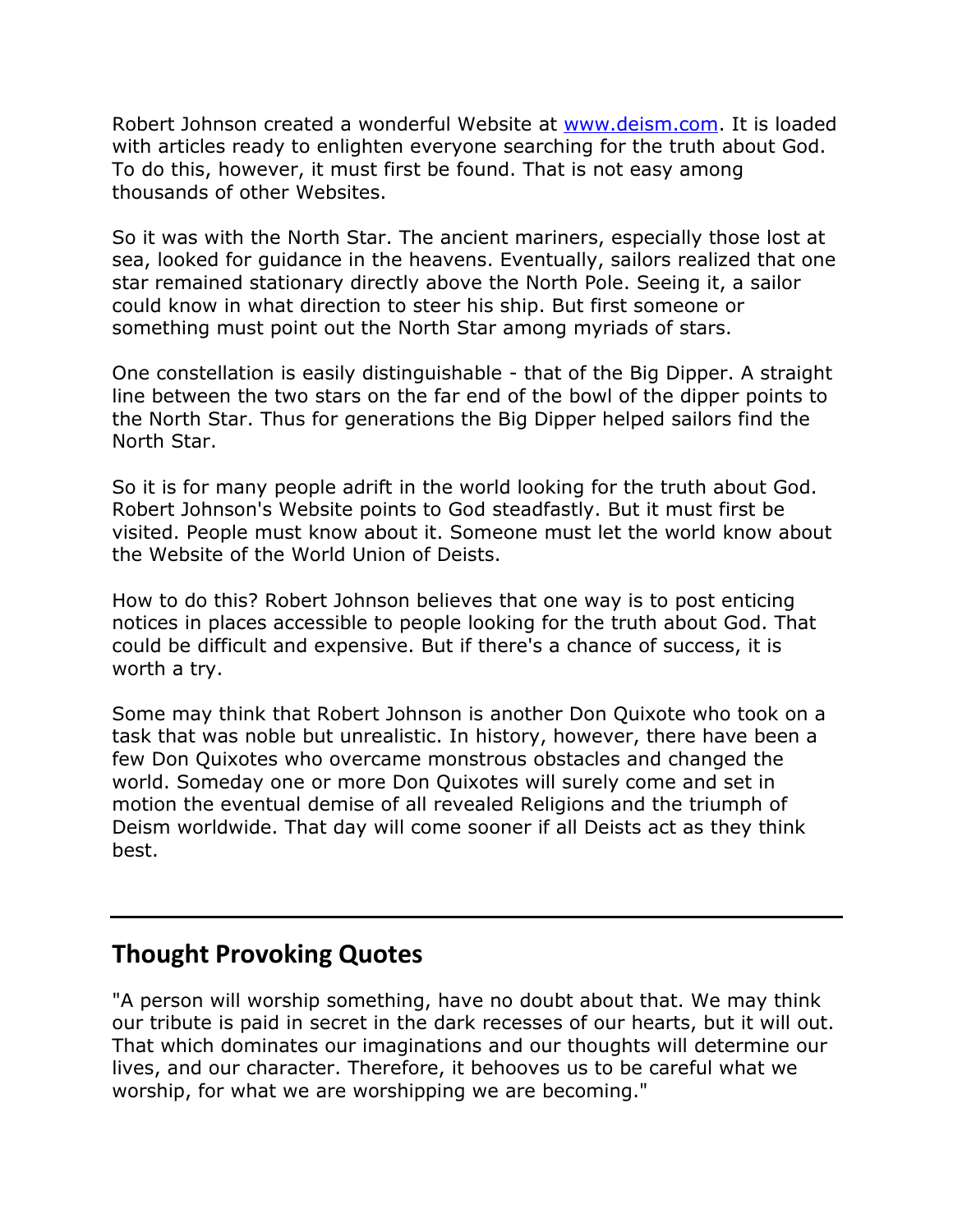## *Ralph Waldo Emerson*

"In the long run, men hit only what they aim at. Therefore, they had better aim at something high."

### *Henry Thoreau*

"Then what is freedom? It is the will to be responsible to ourselves."

## *Friedrich Nietzsche*

"The safest course is to do nothing against one's conscience. With this secret, we can enjoy life and have no fear from death."

### *Voltaire*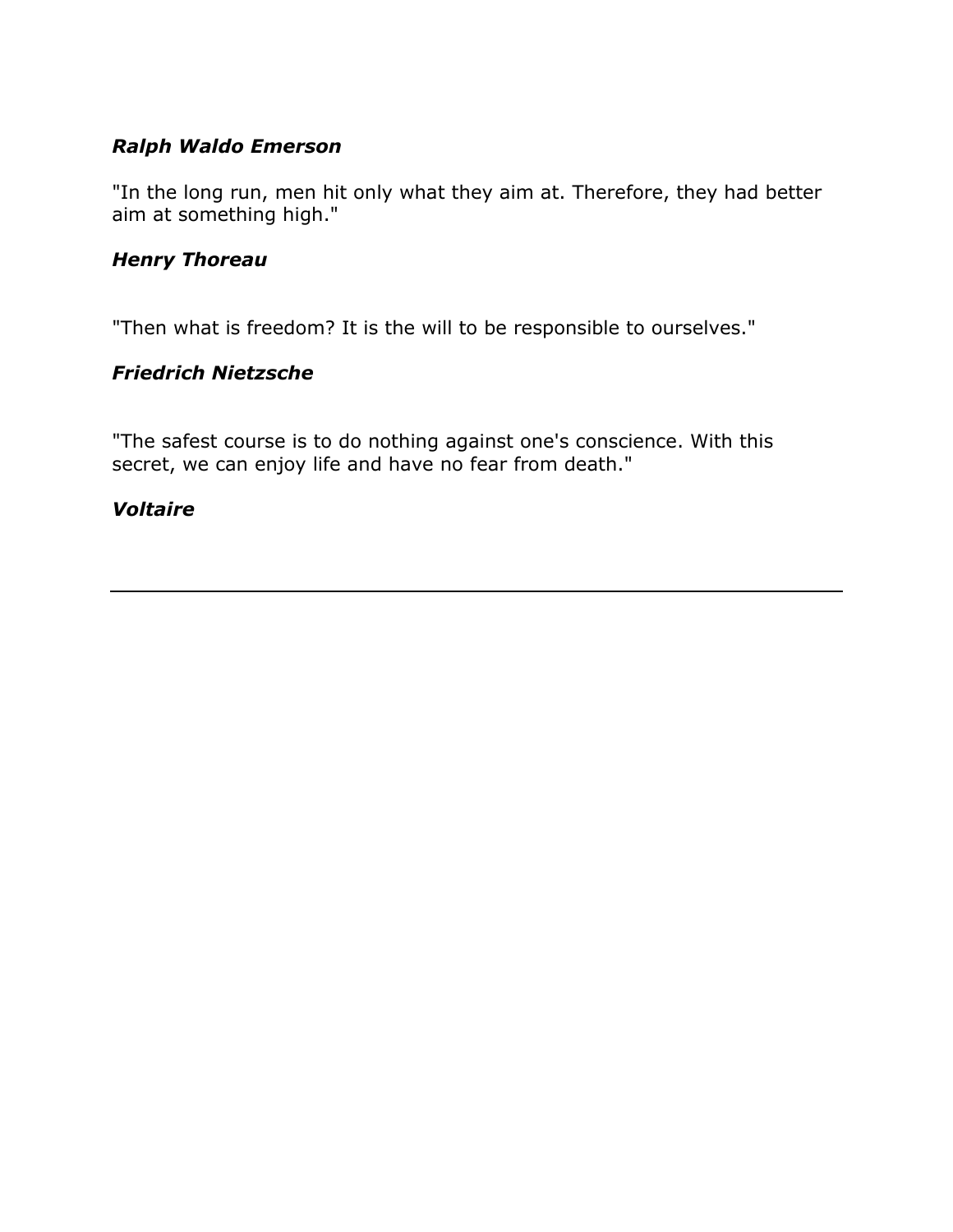# *THINKonline!* **March 2006**

## **The Inquisition - When Christianity Runs Rampant!**

by Raymond Fontaine, Ph.D.

Looking for an answer, I began reviewing my Church history which I remembered vividly. I started my search in the twelfth century. In the year 1163, to root out a fast spreading heresy that denied Christ's human nature, Pope Alexander III got what he considered a brilliant idea. Judges appointed by the Church would conduct inquests to determine the innocence or guilt of people suspected of heresy. The judge would receive and examine the evidence and then absolve or condemn the accused. Answerable only to the Pope, the inquisitor's decision was final. Pope Alexander should have known that this absolute power would be horribly abused.

The succeeding Popes, Lucius III, Innocent III and Gregory IX, adopted Alexander's brainchild and nurtured it until it became the monstrous papal tribunal called "The Inquisition". The chief inquisitor, usually a Dominican or Franciscan monk, did not work alone. He used spies, jailers, and sergeants at arms to apprehend suspects. To obtain a confession of guilt, the inquisitor often resorted to artifice, deception and torture. After the trial, the inquisitor turned the guilty over to the State. Those who abjured their crimes received life imprisonment; the impenitent were burned to death. One inquisitor, Torquemada, had 2000 suspected heretics killed at the stake. This horrible institution lasted 700 years under 75 popes. Any of them could have abolished the Inquisition in three words: "close it down." No one did. If God was protecting the Church from error, how could he permit such cruel abuse of power, all in his name and for his greater glory!

Many Popes used the Inquisition to exterminate heretics and some, to eliminate critics, as did Pope Alexander VI who reigned between 1492 and 1503. When only 25 years old, Rodrigo Borgia became a cardinal and vicechancellor of the Roman Church. There he amassed enormous wealth and bestowed benefices among the papal electors. After he became pope in 1492, he appointed 47 cardinals and positioned them strategically to expand his political power. For three of his many bastard children he arranged marriages into the royal families of France, Castile, and Naples. To close such deals, he annulled any first marriage in the way. He was a great wheeler-dealer but also the worst Pope in history.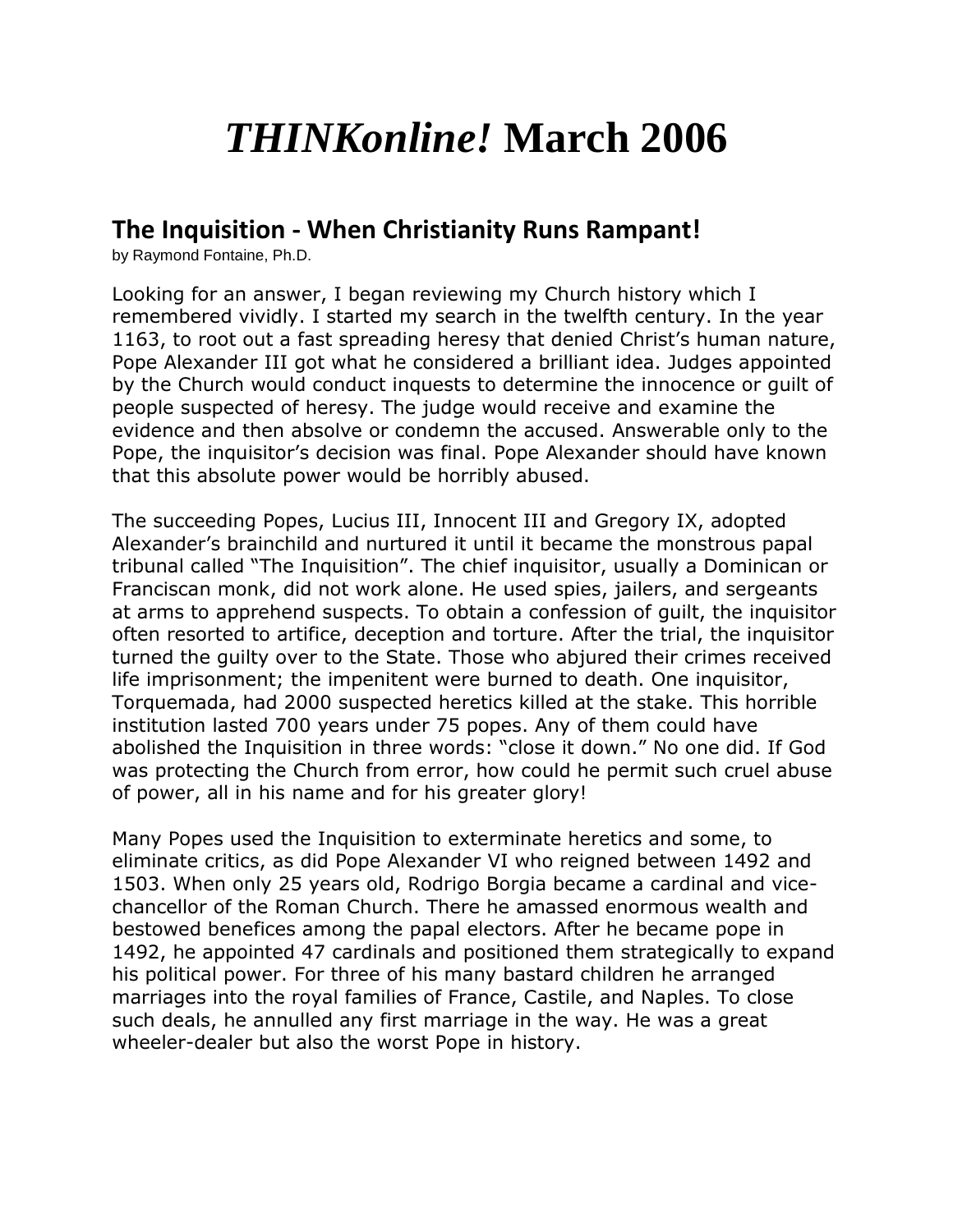The Pope's scandalous conduct troubled the people but none more than the Italian Dominican Savonarola, a sincere preacher. After reforming the city of Florence, he tried to change the corrupt Roman Church. He condemned its decadence. To silence the fiery preacher, Alexander VI offered him a bribe, a cardinal's hat with its privileges and influence. Savonarola refused it. When all else failed, the Pope ordered his lackeys in the Inquisition to exterminate the pest. After weeks of cruel torture, they finally wrested a confession of heresy from Savonarola and handed him over to the civil magistrates for execution. From Rome, the Pope sent him a plenary indulgence. What a cruel joke! On May 23, 1498, Savonarola was hanged and his body burned. With the flames, his efforts to reform the Church went up in smoke.

As I compared Alexander VI and Savonarola with Christ, only one resembled him - the preacher, not the Pope. Jesus was chaste, indifferent to worldly possession and totally focused on God's glory and man's salvation. So was Savonarola but not Alexander. Jesus had denounced the "greed and selfindulgence" of the religious leaders and the priests. The vengeful priests then condemned Jesus of blasphemy and handed him over to the civil authorities for execution. Repeating history, the priests of the Inquisition condemned Savonarola of heresy and wrested his death sentence from the civil magistrate.

In grammar school the nuns told me that the Pope represented Christ. Then during 12 years in the seminary, priests pounded that idea into my brain. Now far away in Africa, I faced the fact that Pope Alexander VI was not a true representative of Jesus but a grotesque distortion of the poor and chaste Christ. Savonarola was the look-alike.

In the seminary, the priests also drummed into me the idea that the Pope was the highest authority on Christ's revelation, interpreting it with infallibility. Tonight while listening to the distant drums in the village below, I reviewed Pope Alexander VI's record. Clearly he never learned the ABC's of Christ's simple message. If he couldn't grasp Christ's explicit doctrine, how could he deduce dogmas from it and proclaim their truth with infallibility. Clearly the Pope didn't have the brains and the faith and love to do that. In my black mood that night, I wished that a universal church council had quickly deposed that incompetent immoral misfit and replaced him with a more Christ-like pope.

For over 300 years, the papal tribunal responsible for the murder of Savonarola and many others was called "The Inquisition"- a name that struck fear everywhere. In 1542, perhaps to whitewash the Inquisition's blackened reputation, Pope Paul III renamed it the "Holy Office". Despite this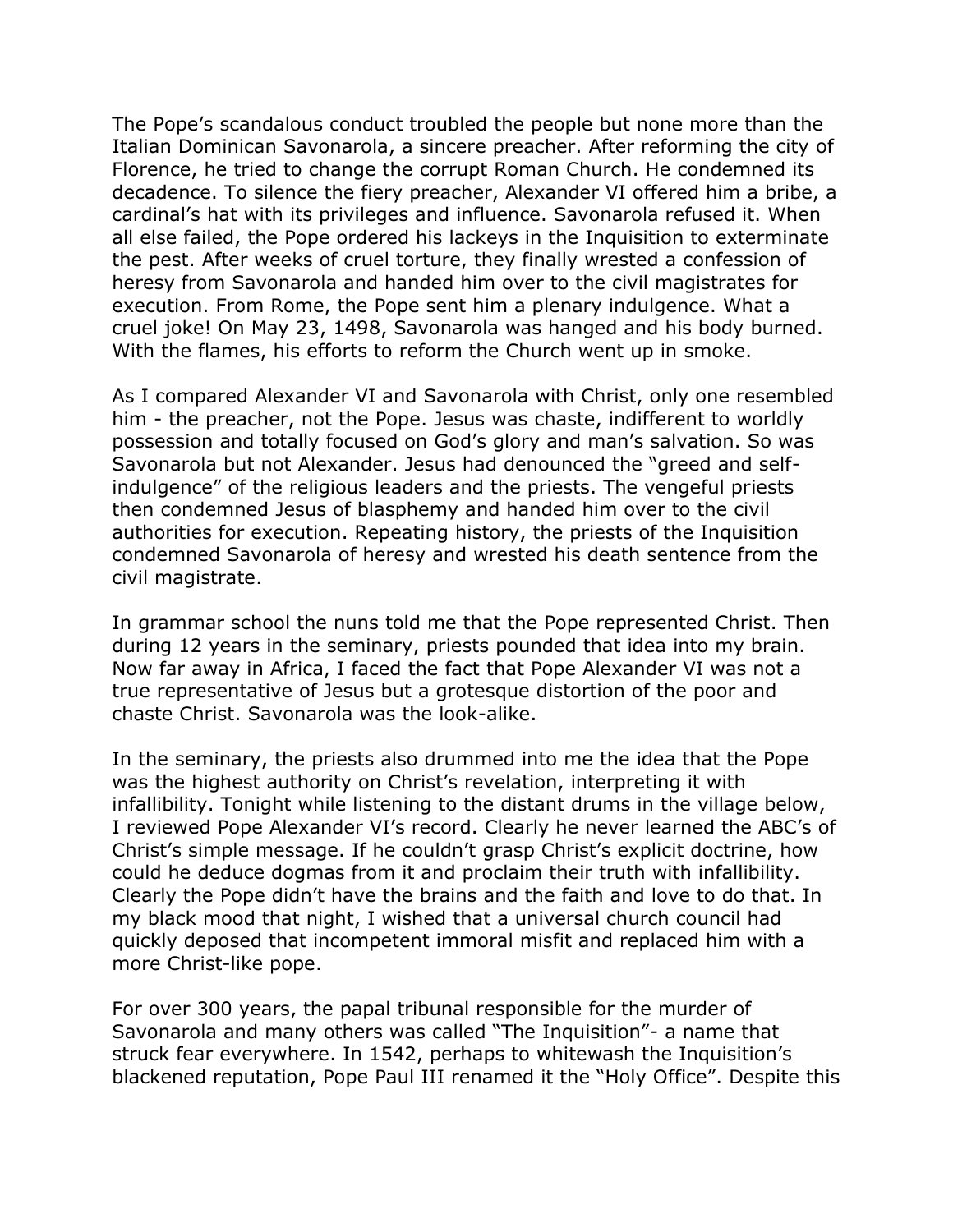new sanctimonious name, the Holy Office continued its sinister game of hounding and harassing anyone who crossed the Church.

*(It's interesting to note that the last person murdered by the Church's Inquisition was the Deist [Cayetano Ripoll](http://www.deism.com/martyrfordeism.htm) who was murdered for teaching other people, especially children, about Deism. The editor)*

## **Thought Provoking Quotes**

"No man is prejudiced in favor of a thing, knowing it to be wrong. He is attached to it on the belief of its being right; and when he sees it is not so, the prejudice will be gone."

## *Thomas Paine*

"To read well, that is, to read true books in a true spirit, is a noble exercise, and one that will task the reader more than any other exercise which the customs of the day esteem. It requires a training such as the athletes underwent, the steady intention almost of the whole life to this object."

## *Henry David Thoreau*

"When things are investigated, knowledge is extended. When knowledge is extended, the will becomes sincere. When the will is sincere, the mind is correct. When the mind is correct, the self is cultivated. "

## *Confucius*

"A great war leaves the country with three armies - an army of cripples, an army of mourners, and an army of thieves."

## **German proverb**

"Few are willing to brave the disapproval of their fellows, the censure of their colleagues, the wrath of their society. Moral courage is a rarer commodity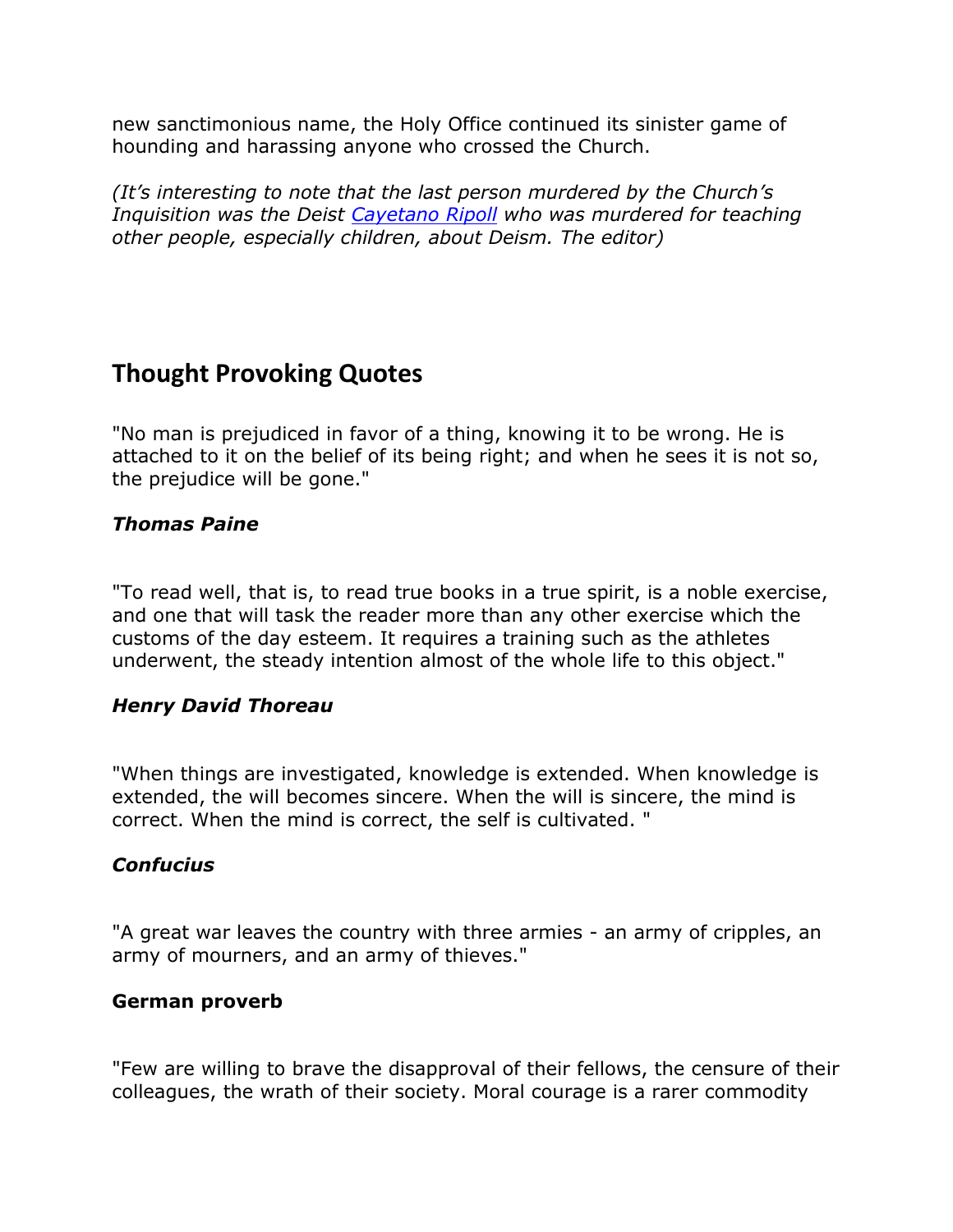than bravery in battle or great intelligence. Yet it is the one essential, vital quality for those who seek to change a world that yields most painfully to change. Each time a person stands up for an idea, or acts to improve the lot of others, or strikes out against injustice, (s)he sends forth a tiny ripple of hope, and crossing each other from a million different centers of energy and daring, those ripples build a current that can sweep down the mightiest walls of oppression and resistance."

## *Robert F. Kennedy*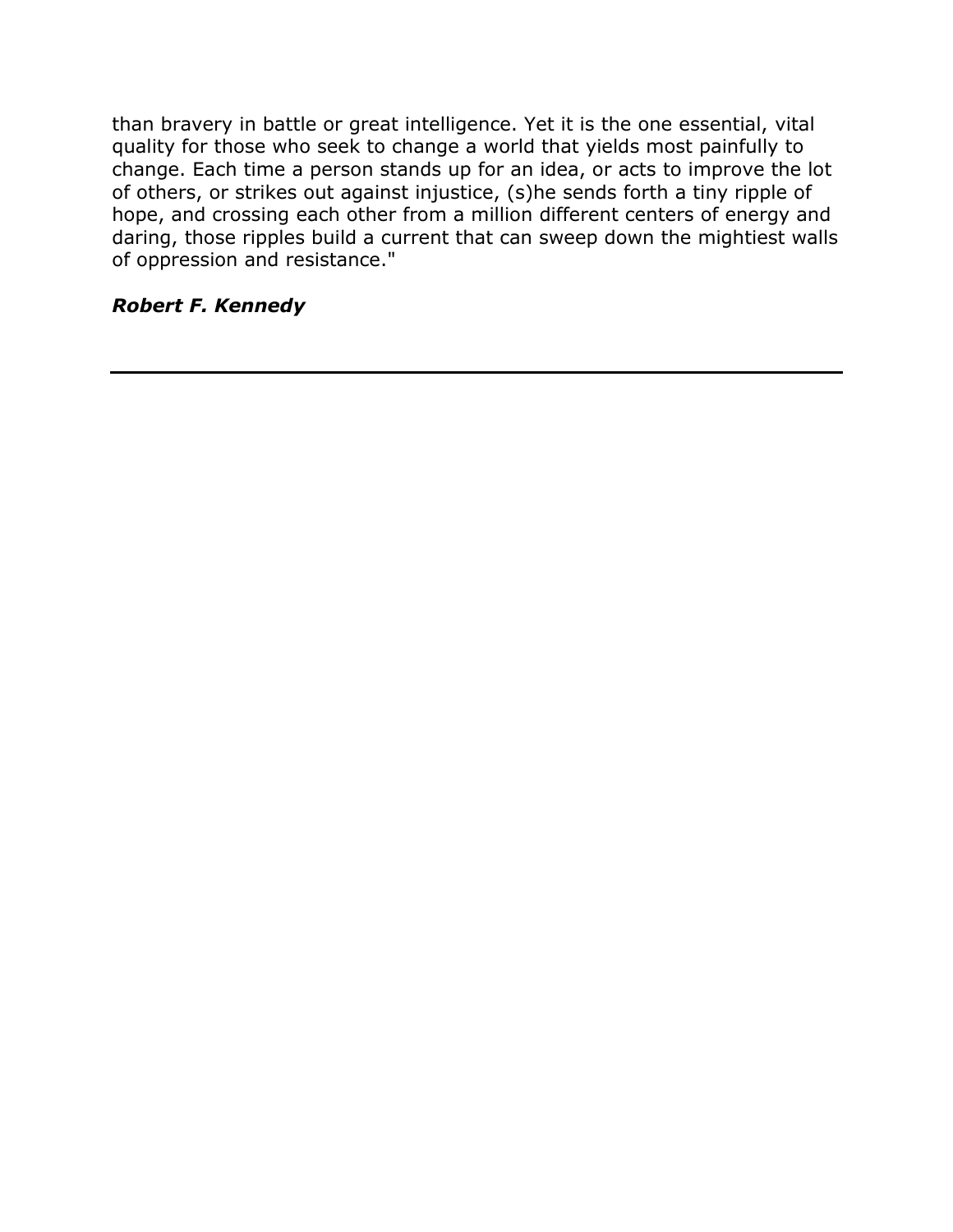# *THINKonline!* **April 2006**

## **Real Healing - Not Faith Healing!**

by Robert L. Johnson

A recent breakthrough by doctors and researchers now makes it a reality to grow human organs in the laboratory! Dr. Anthony Atala lead the efforts to grow a human bladder in a laboratory! Dr. Atala said he thinks the work will allow other human organs to be grown for transplant use!

**No stem cells needed!** The method developed to grow healthy bladders in the lab required only bladder cells to be taken from the patients. Stem cells were not required. Christians who say they're opposed to stem cell research because a human embryo is killed to harvest the stem cells should be ecstatic over this scientific progress! However, I haven't heard any positive comments made by any Christian leaders.

The Bible is full of it - references to "faith-healings" and other such nonsense. Because the Babble, or Bible, has no connection to God, its fantastic claims fall far short of reality. However, if we do study the creation of Nature's God, and see how the creation is put together, as Dr. Atala has done, we can prevent much sickness and misery. But by following the Bible we only show our disrespect for Nature's God and the results are dismal.

I'm astounded to see that in this day and age the Bible has such a strong death grip on billions of people. Don't believers see through the lies of the preachers, priests, mullahs, and rabbis??? When Billy Graham or Jerry Falwell gets sick they don't have believers anoint them with oil and lay hands on them, they get their ass into a hospital! As Deists it is our duty to make the average sincere believer in the "revealed" religions see reality. We need to make it very clear to them that by following the Bible they are NOT following God. Once the sincere people realize this truth, they will eventually let go of the superstitions and embrace Nature's God through Deism. Think of how much better the world will be when that happens!

## **How To Undermine The "Revealed" Religions**

by Raymond Fontaine, Ph.D.

In my lifetime, I have been acquainted with three systems of thought about God: the Christian, the Jewish, and the Deist. The first two are based entirely on reputed revelations by God regarding supernatural entities. Deism, however, is based only on what nature's designs reveal - Intelligence.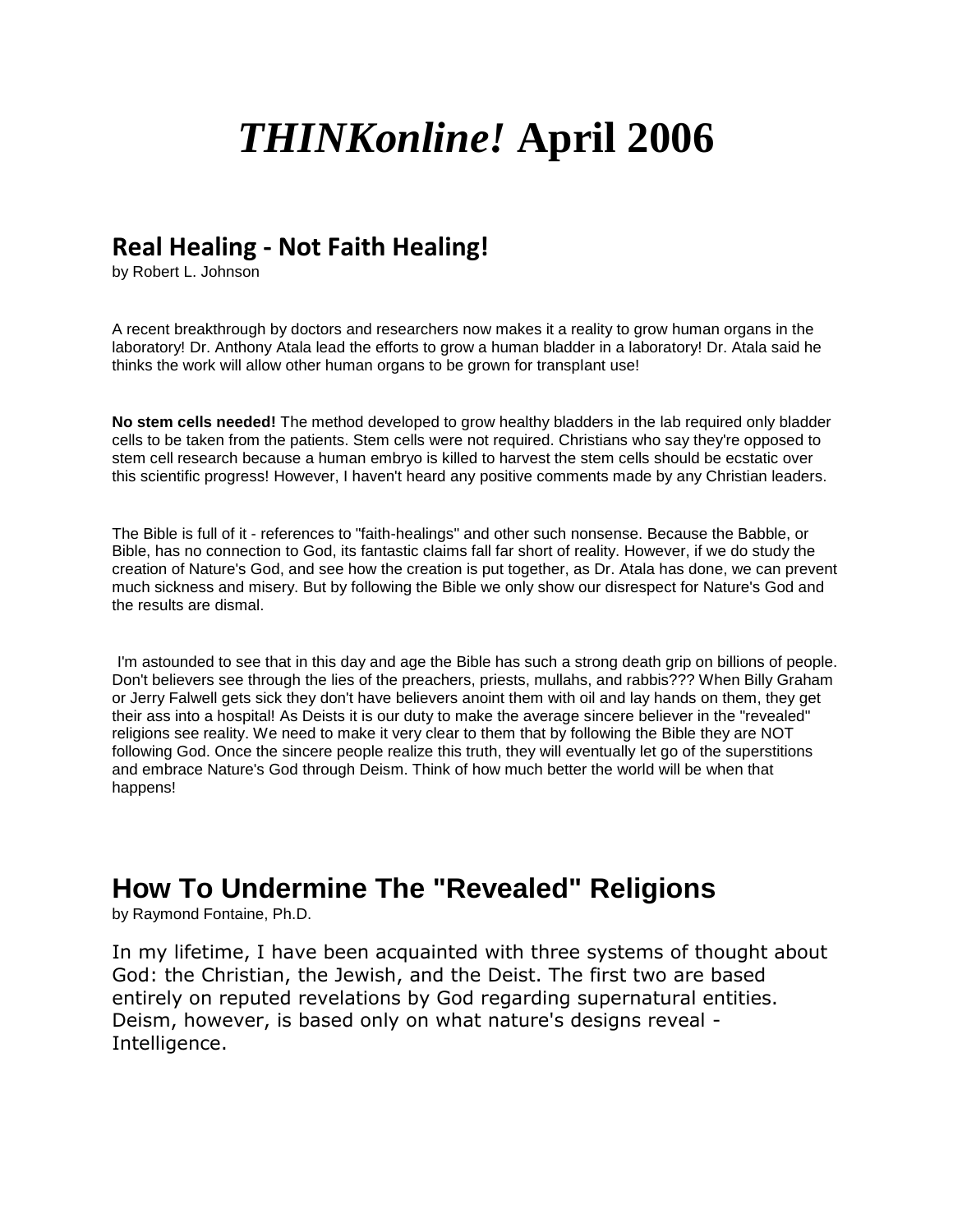Nature's designs can be observed by humans using their senses and intelligence, whereas none of the supernatural that is featured in Christianity and Judaism can be observed and proven. The supernatural is accepted only on faith - on the word of other humans.

Deism has only one tenet: nature's designs presuppose Intelligence. Nature reveals nothing more about that Intelligence. Deism has no Holy Writ, no rituals, no clergymen, no buildings of worship. Deism has no saints, no miracles, no afterlife, and no heaven. Christianity and Judaism, however, have them all.

Today, the number of American adults, who identify their religious beliefs, include 159,506,000 Christians and 2,831,000 Jews. The estimate of American Deists lies in the low thousands This means that about 162 millions base their thoughts about God on divine revelations while only a few thousands base theirs on the designs in nature.

Deists are convinced that the Jews and the Christians are mistaken and that supernatural entities, events and places do not exist. Those people should be told the truth. But what is the most effective way to do that?

There are two approaches: one is focused on the doctrine taught; the other, on the teacher. In my opinion, the second approach is more effective.

Supernatural matters cannot be proven true, nor can they be proven false. They are beyond human ken. They can only be accepted on the word of a trustworthy teacher. The reliability of the teacher is crucial; faith depends on trust.

In my case, I was bred first in a fervent Catholic home and then in Catholic schools, churches and seminaries. I trusted all my teachers. They were all good people. They strongly believed what they taught. They would never knowingly deceive me. I never had reason to distrust any of them.

Later, as a priest I saw the suffering caused by the Church's ban against birth control. I checked the Bible carefully and found nothing there about birth control. Later I felt the privation imposed by the Church's law of clerical celibacy.

I read about the medieval Popes and bishops who fathered children to position them later in places of power. I read about the Inquisition that tortured people and burned them at the stake. I read about Popes who exchanged indulgences for money. I read about the Church that condemned Galileo for teaching that the earth rotates around the sun. I lost confidence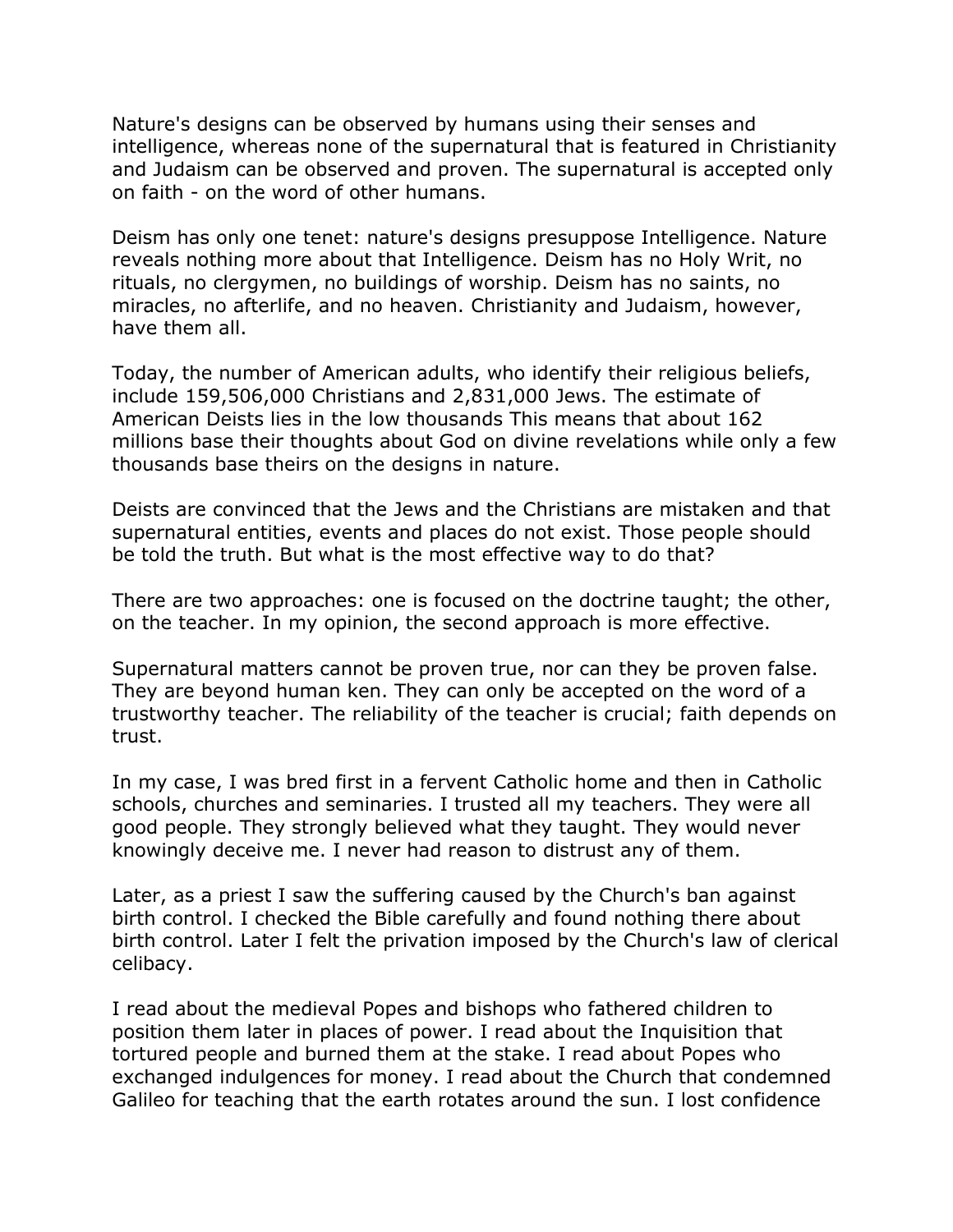in the teaching authority of the Church and abandoned it and all its supernatural teachings.

I experienced the process of leaving a Church that preached a religion full of the supernatural. I first lost confidence in the Church. The Popes and bishops had disgraced themselves and discredited their teaching authority. I no longer believed in them and their teaching.

As regards Judaism, I know nothing about the teachers of that religion. I have not read or heard anything that would discredit their teaching authority. The press has been exposing the scandal of the Catholic priests and their bishops but not saying one discrediting word about Jewish rabbis.

As I said above, there are two approaches to enlightening the believers in supernatural religions: the first is to discredit the teachers of those religions: the second is to debunk their teaching. I prefer the first because the teachers have already disgraced themselves. Their followers are disposed to abandon them. The second approach is more difficult because the believers must first be shown that what they have lived by for years was a huge lie. Until that happens they will not listen or read with an open mind anything you say.

Regardless of this resistance, the arguments against the teaching of revealed-based religions must be made available on the Internet. There that information is like a beacon beaming light to people lost at sea. Surfers on the Internet can read them at leisure without pressure and embarrassment. This is happening every day judging by the e-mails arriving on my computer with increasing frequency.

## **Thought Provoking Quotes**

"It is incumbent on every man who reverences the character of the Creator, and who wishes to lessen the catalogue of artificial miseries, and remove the cause that has sown persecutions thick among mankind, to expel all ideas of revealed religion, as a dangerous heresy and an impious fraud."

". . . and having endeavored to force upon himself the belief of a system against which reason revolts, he ungratefully calls it *human reason,* as if man could give reason to himself."

## *Thomas Paine*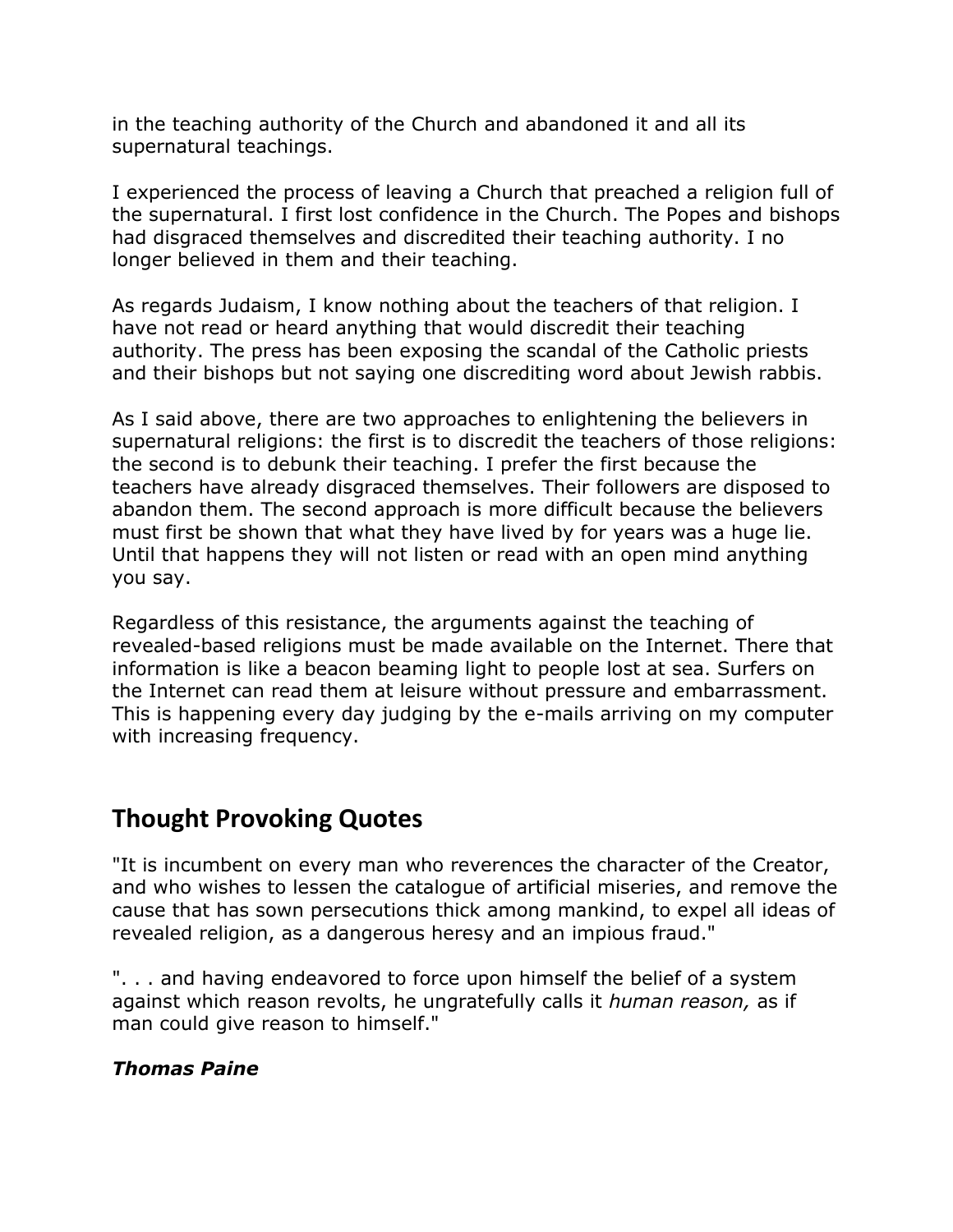"Matter in the universe is supple and compliant, and the Reason which controls it has no motive for ill-doing; for it is without malice, and does nothing with intent to injure, neither is anything harmed by it. By its ordinances all things have their birth and their fulfillment."

"Either the world is a mere hotch-potch of random cohesions and dispersions, or else it is a unity of order and providence. If the later, then I do reverence, I stand firmly, and I put my trust in the directing Power."

### *Marcus Aurelius*

"We ought to esteem it of the greatest importance that the stories which children first hear should be adapted in the most perfect manner to the promotion of virtue."

#### *Socrates*

"The cosmos is the most beautiful thing of everything that exists."

#### *Plato*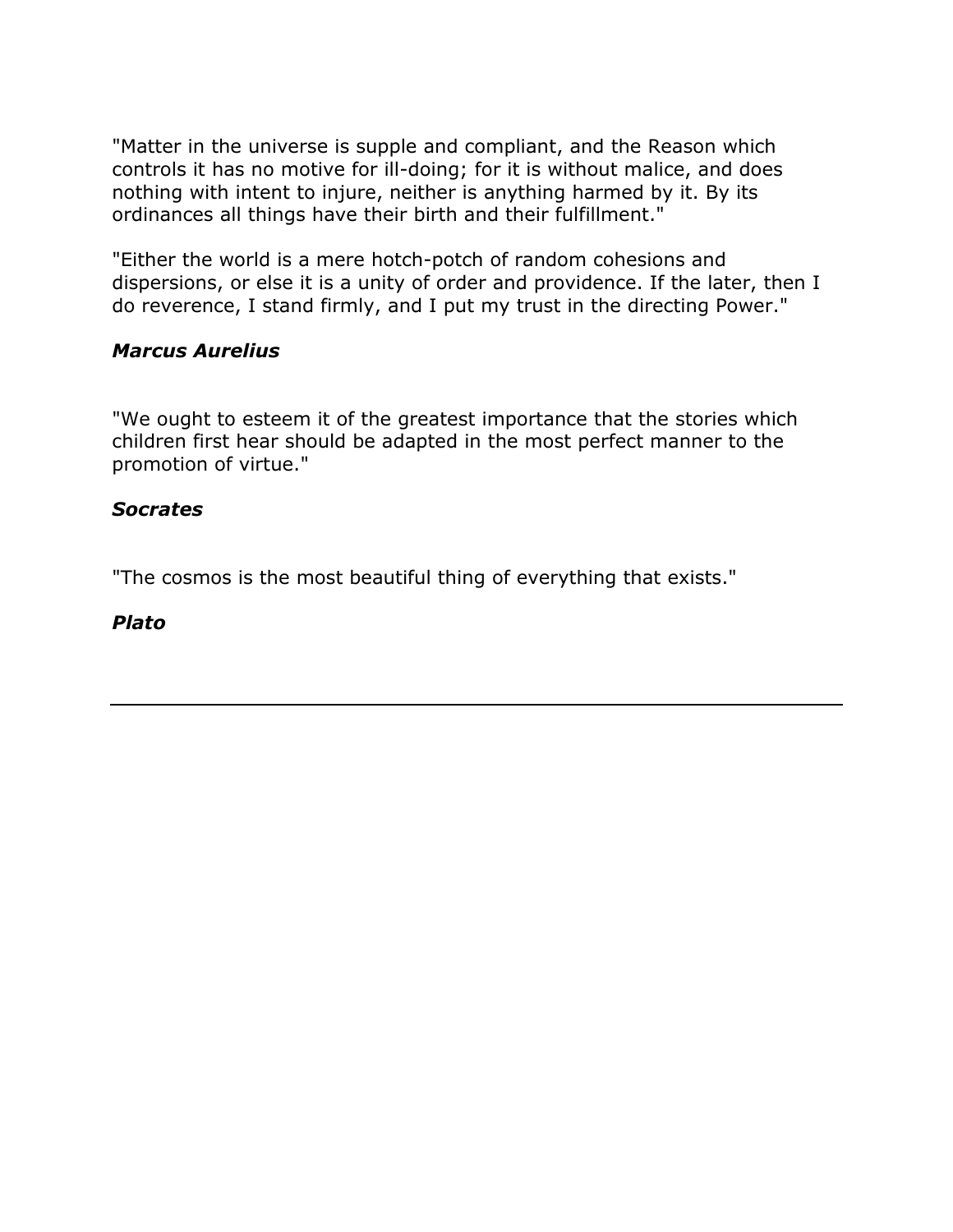# *THINKonline!* **May 2006**

## **A Pessimist Versus An Optimist (An e-mail exchange)**

by Raymond Fontaine, Ph.D.

Mr. Fontaine, I just finished combing through your website entitled: The Triumph of Nature's God in my Life. Evidently it has happened in your life; but not so in the lives of billions worldwide.

According to Time Almanac 2006, there are 2.1 billion Christians and 1.8 billion Muslims who believe in God as revealed to ancient prophets. By contrast, Deists, who believe like you, number in mere thousands.

In the eighteenth century, a group of thinkers made a valiant attempt to promote Deism. Voltaire and Thomas Paine were among them. But Deism never caught fire and never spread in Europe and America, surely not worldwide.

In the recent years, a few people have been promoting the theory of Intelligent Design. This theory maintains that the designs and structures in nature presuppose Intelligence. But these thinkers say nothing more about this Intelligence. It seems to me that the triumph of Nature's God worldwide is absolutely hopeless. What do you think?

#### **E-mail no.34 My Optimistic View.**

Thank you for your frank assessment of the future for the worldwide triumph of Nature's God. Thoughts like yours cross my mind now and then but not enough for me to give up and stop my pursuit of the final triumph of Nature's God. It is not hopeless.

Let me recall a series of events in history. In A.D.126 the Roman emperor Hadrian completed a temple in Rome and dedicated it to all the Roman gods. He named the temple "Pantheon" which means "the place for all the gods".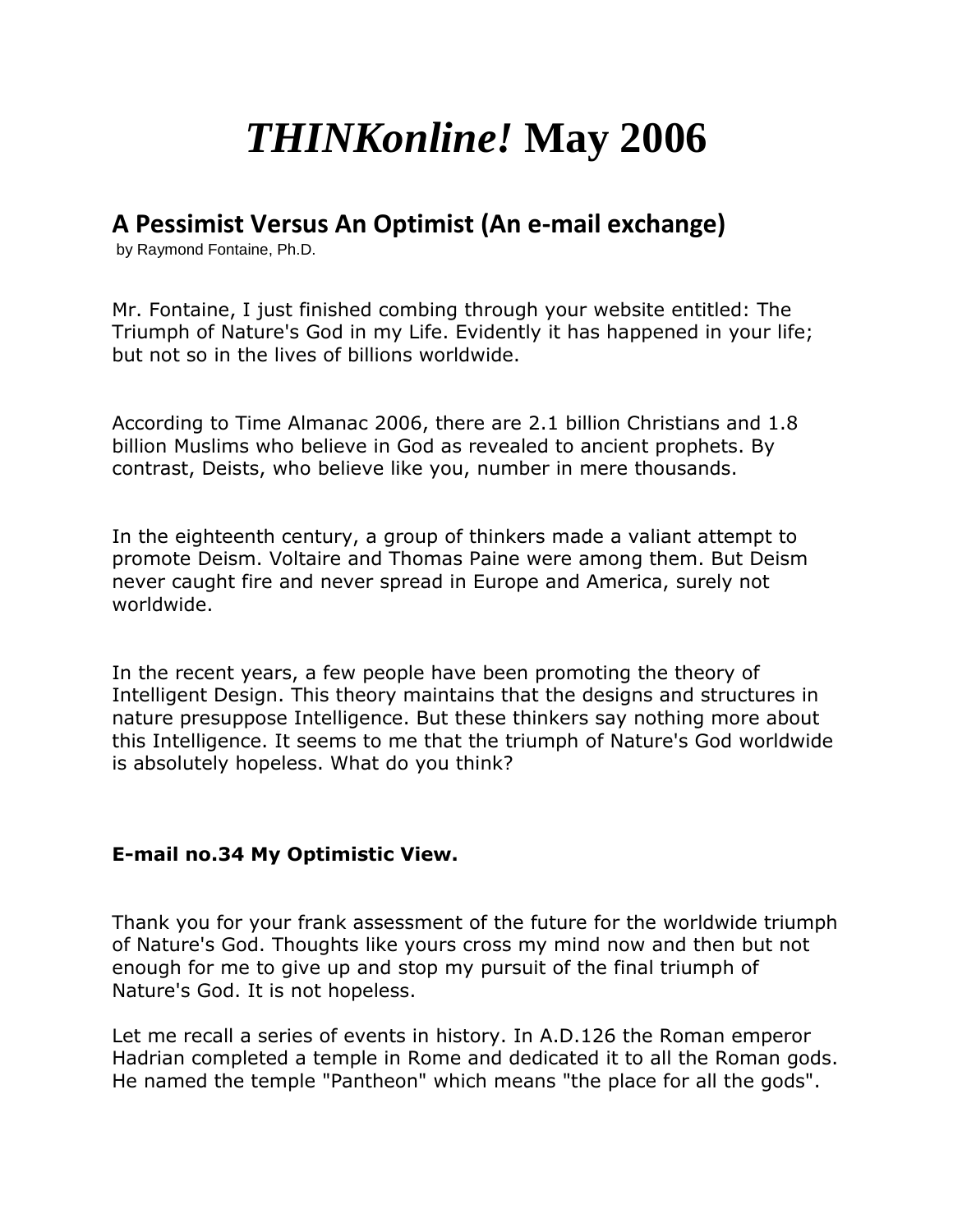He knew that polytheism had existed for thousands of years and he assumed it would last forever.

Later, after the end of the Roman empire and of polytheism, the Pantheon served as a Christian church from 609 until 1885. There God, as portrayed in reputed supernatural revelations, was worshipped during 1276 years. All that time, the Catholic Popes and their clergy and faithful believed that the worship of God in that temple would go on forever.

After 1885, however, the Pantheon became the burial place for Italian heroes, such as King Victor Emmanuel 1 and the Renaissance painter, Raphael.

The story of the Pantheon demonstrates the endurance of religious beliefs. They linger for ages before change occurs. It took thousands of years for polytheism to dissipate and disappear.

In similar fashion, the monotheism of Abraham is in the process of dissipating into a numberless variety of beliefs. How long it will take to disappear altogether no one knows.

I believe it will not take thousands of years as it did for polytheism. In our modern world, science is revealing more and more structures and designs in nature. The Internet is reaching every corner of our planet and every home. I believe that Abraham's God may be replaced by Nature's God in just a few generations.

Meanwhile all I intend to do is to keep Deism alive the best I can. For now, my contribution may be just a flicker, which can produce a flame which can start a grass fire which can turn into a raging fire. When this happens, the triumph of Nature's God in my life will have contributed ever so little to the triumph of Nature's God worldwide. To you and many more I may seem like a cockeyed optimist but I like my chances of being right. Best wishes, Ray.

## **Critical Deism**

by Robert L. Johnson

Many people feel that Deism should not be critical of the "revealed" religions. They think Deists should show respect not only to the people who belong to these unreasonable religions, but also to the religions themselves.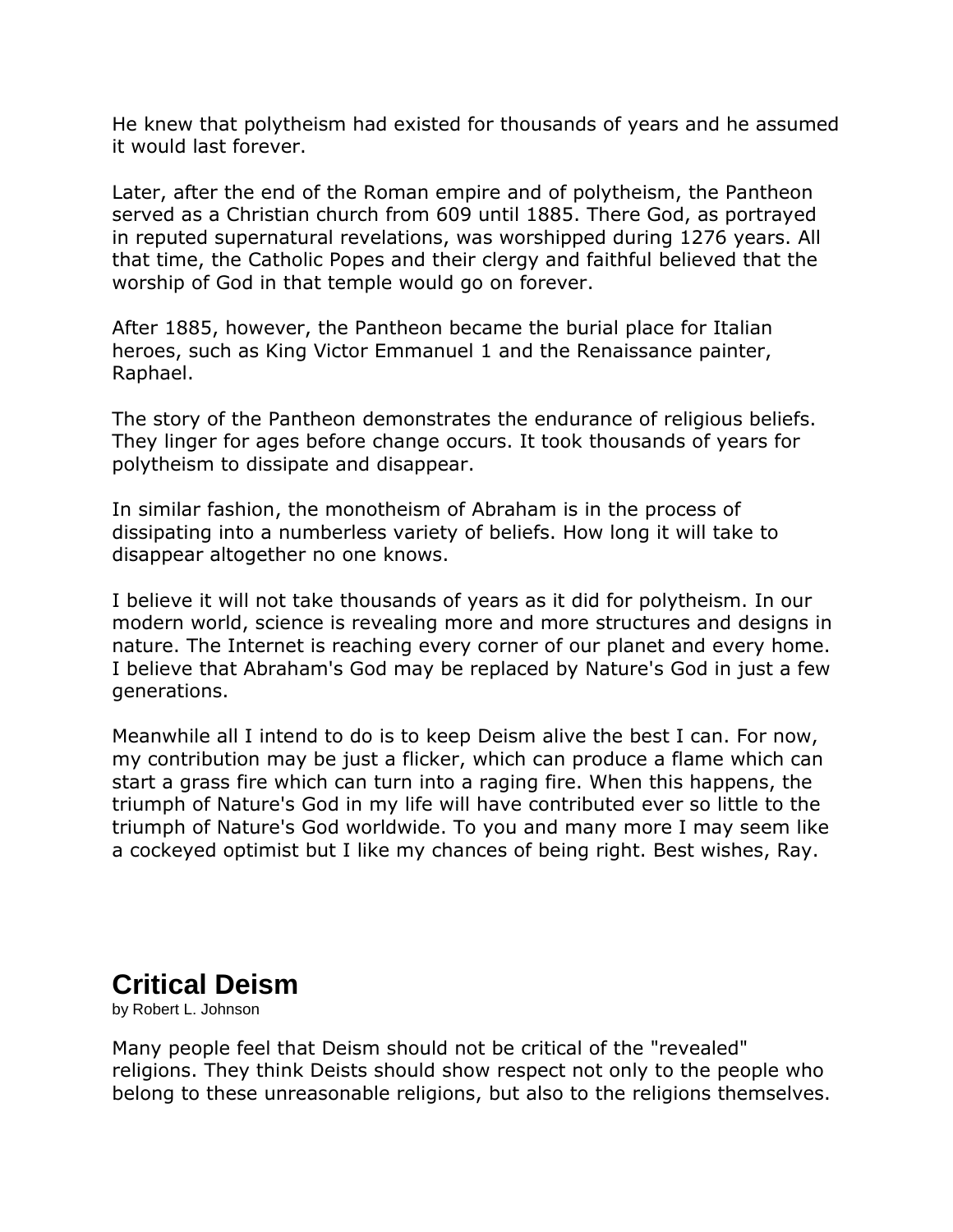I agree that the sincere adherents to the "revealed" religions should be shown respect because their sincerity demands and deserves it. However, I lose respect for people who refuse to admit they are wrong when the error is clearly demonstrated. At that point they lose their sincerity. Most Deists had to admit they were wrong before accepting Deism. I know I had to. I frequently hear from former members of almost all of the "revealed" religions and from atheists and agnostics who've stated their previously held beliefs were wrong and that they didn't realize it until they discovered Deism. There is nothing wrong with being wrong as long as you admit you're wrong when it is shown to you. When I realized I was wrong to believe in the Bible and Christianity, I actually felt much better after the shock wore off! It's an awesome and great feeling to realize that the Bible is not true and has nothing to do with Nature's God!

Regarding showing respect to the teachings of the various "revealed" religions themselves, I think this is morally wrong. Why should such absurd and unreasonable teachings as original sin, a jealous god, etc. be shown any form of respect? If we love and respect our Creator, we can't show respect to ideas that degrade Him/Her.

It's time the dominant "revealed" religions are shown for what they are ancient Middle Eastern superstitions that our God-given reason has proven to be false. If we truly believe God is real, how can we get closer to God by following something that is not based on reality? The more we get this Deistic message out, the sooner people will free themselves and their society from the shackles of fear and ignorance placed upon them by the "revealed" religions. Shackles that make violence and war an inescapable reality as is proven every day in the Middle East among other places.

## **Thought Provoking Quotes**

"I have always strenuously supported the right of every man to his own opinion, however different that opinion might be to mine. He who denies another this right makes a slave of himself to his present opinion, because he precludes himself the right of changing it."

"Of all the tyrannies that affect mankind, tyranny in religion is the worst."

"When men yield up the privilege of thinking, the last shadow of liberty quits the horizon."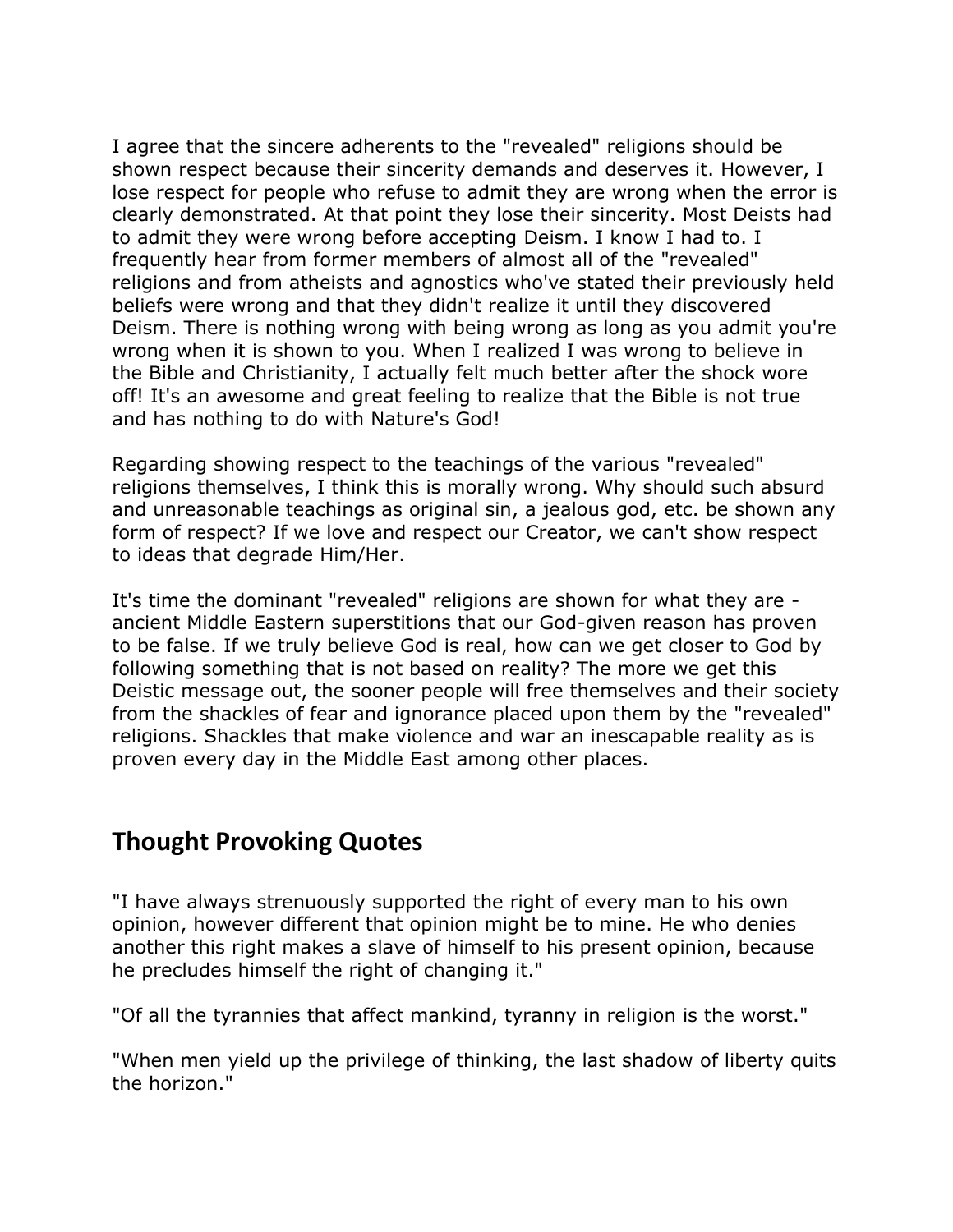"Any system of religion that has anything in it that shocks the mind of a child cannot be a true system."

"He who dares not offend cannot be honest."

### *Thomas Paine*

"Change your thoughts and you change your world."

Marcus Aurelius

"Be not intimidated...nor suffer yourselves to be wheedled out of your liberties by any pretense of politeness, delicacy, or decency. These, as they are often used, are but three different names for hypocrisy, chicanery and cowardice."

"Facts are stubborn things; and whatever may be our wishes, our inclinations, or the dictates of our passion, they cannot alter the state of facts and evidence."

#### *John Adams*

"Make yourselves sheep and the wolves will eat you."

"Life's tragedy is that we get old too soon and wise too late."

"Moderation in all things -- including moderation."

"It is the first responsibility of every citizen to question authority."

#### *Benjamin Franklin*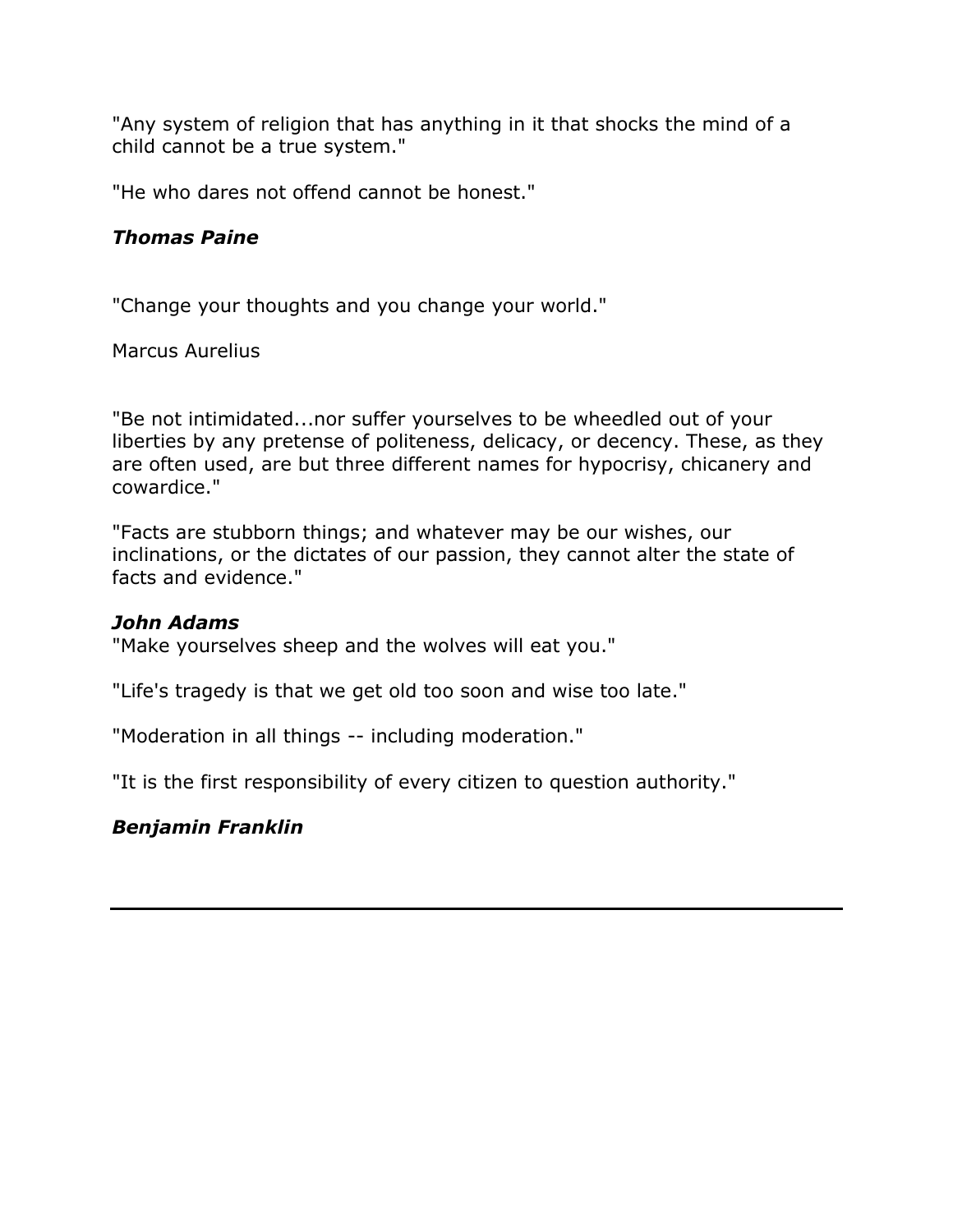# *THINKonline!* **June 2006**

# **Thomas Paine - Still A Great Example For Deists 197 Years After His Death**

by Robert L. Johnson

This Thursday, June 8th, is the 197th anniversary of the death of Thomas Paine. Thomas Paine has done more than any other person in history to see to it that Deism was introduced to the average person. Prior to Tom Paine, Deism was limited to intellectuals. Paine burst through that small circle and brought Deism to the masses with his outstanding book *The Age of Reason*. Speaking for myself, I was first introduced to Deism through *The Age of Reason*. I can't thank Mr. Paine enough for that!

Tom Paine wrote the first part of *The Age of Reason* while in France, after the French Revolution had gone bad. He knew he had made powerful enemies by fighting to save the lives of the King and Queen of France. Knowing that everyday brought about the beheadings of enemies of the Revolution, he realized that he would soon be arrested and probably have his head cut off. He had always wanted to write his ideas about God and religion but had wanted to wait until his final years so his writing would be most honest. With the negative political developments that threatened his life in 1793 France, he decided to write it immediately. The result was the first part of *The Age of Reason*.

In his preface to the second part to *The Age of Reason* he writes that while locked up in the French prison, ". . . I was seized with a fever that in its progress had every symptom of becoming mortal, and from the effects of which I am not recovered. It was then that I remembered with renewed satisfaction, and congratulated myself most sincerely, on having written the former part of *The Age of Reason*. I had then but little expectation of surviving, and those about me less. I know, therefore, by experience, the conscientious trial of my own principles."

It should give us comfort as Deists that we don't need to believe in the superstitions of the Bible or of any "revealed" religion in order to have peace of mind when facing death. In fact, we should look at ourselves as very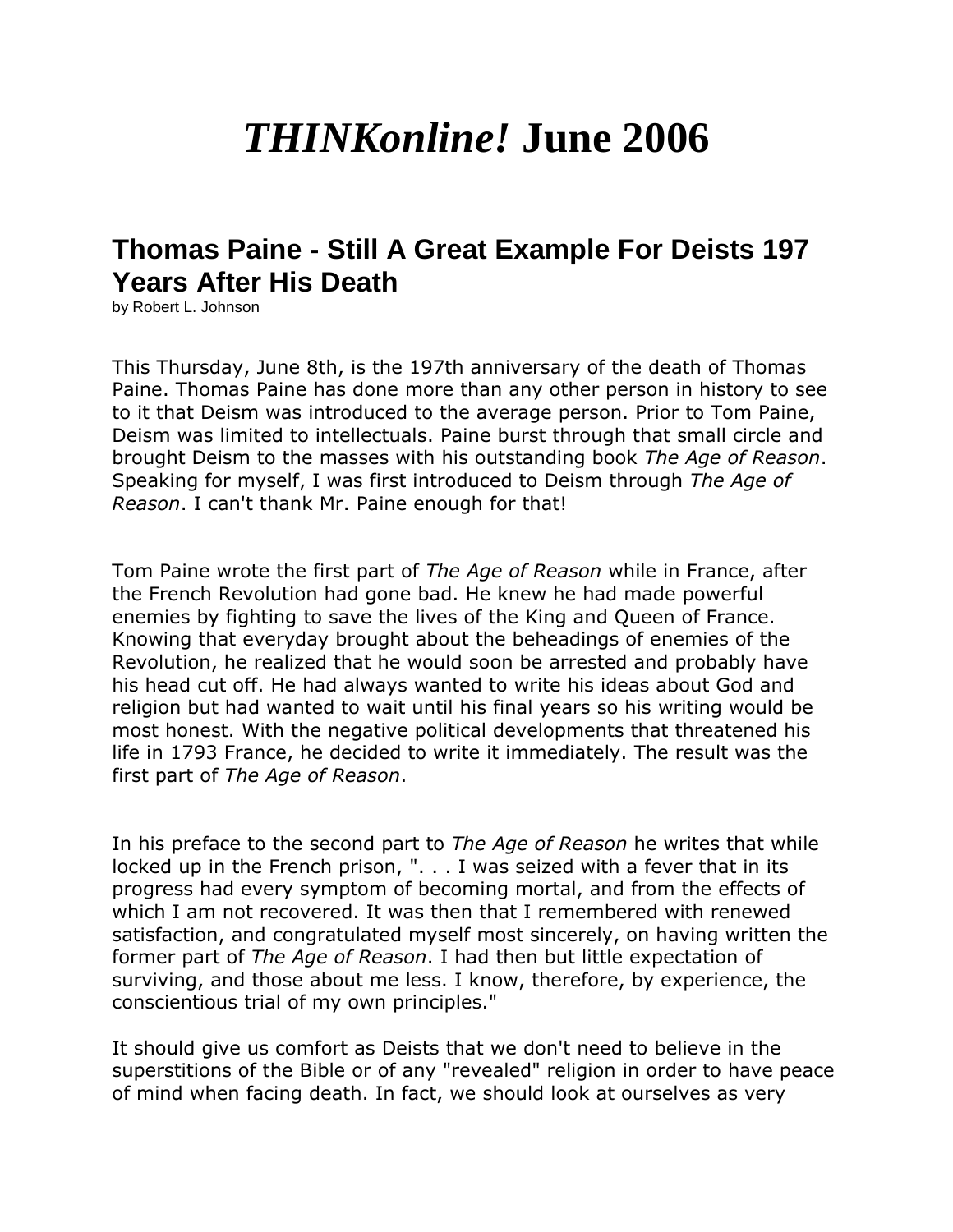gifted to be free of the shackles of the "revealed" religions and to have been able to so live! What a great gift!

As Christians are apt to do, they lied about Tom Paine, saying that he accepted Jesus on his death bed. Thankfully, Tom Paine had some real friends who were there at his death and soon dispelled the Christian lies. (The Christians also tried this very same approach regarding the death of George Washington, another Deist. Those lies lived for awhile, but soon died as well.) Thomas Clio Rickman, a very good friend of Tom Paine's, was there at his passing. He wrote this account of his death. "On the eighth of June, 1809, about nine in the morning, he placidly, and almost without a struggle, died, as he had lived, a Deist."

Tom Paine never tired of spreading the word about Deism. After James Monroe secured his release from prison and he and his family nursed Paine back to health, Paine wrote the second part of *The Age of Reason*. After returning to America, he was attacked for his Deist ideas and beliefs. He was even denied the right to vote because he was a Deist! What did he do in response? He wrote even more attacks against Christianity, the Bible, and "revealed" religion and more essays promoting Deism! He helped Elihu Palmer, the former Christian preacher, get the word out about Deism by writing and contributing to his Deist magazine and other efforts. He truly is a great example for all Deists!

Everyone who truly believes in Deism and can see the benefits it brings to individuals, and that it has the potential to bring to society in general, should follow Tom Paine's example of doing everything in their power to see to it that Deism reaches the audience it deserves! Once we hit critical mass in the numbers of people we reach, individuals and society will be rocketed to a level of progress never thought possible! It's all up to us!

## **Designs Embedded in Nature Presuppose Intelligence**

by Raymond Fontaine, Ph.D.

On February 11, I received a brief e-mail asking me "to explain my philosophy concerning the theory of Intelligent Design". I could answer that question in one sentence. But my correspondent surely expects and deserves more. However, if I should go beyond what nature's designs reveal, I will let my readers know.

An example from real-life will facilitate my explanation. On September 12, 1940, four boys went looking for their lost dog. The lads lived in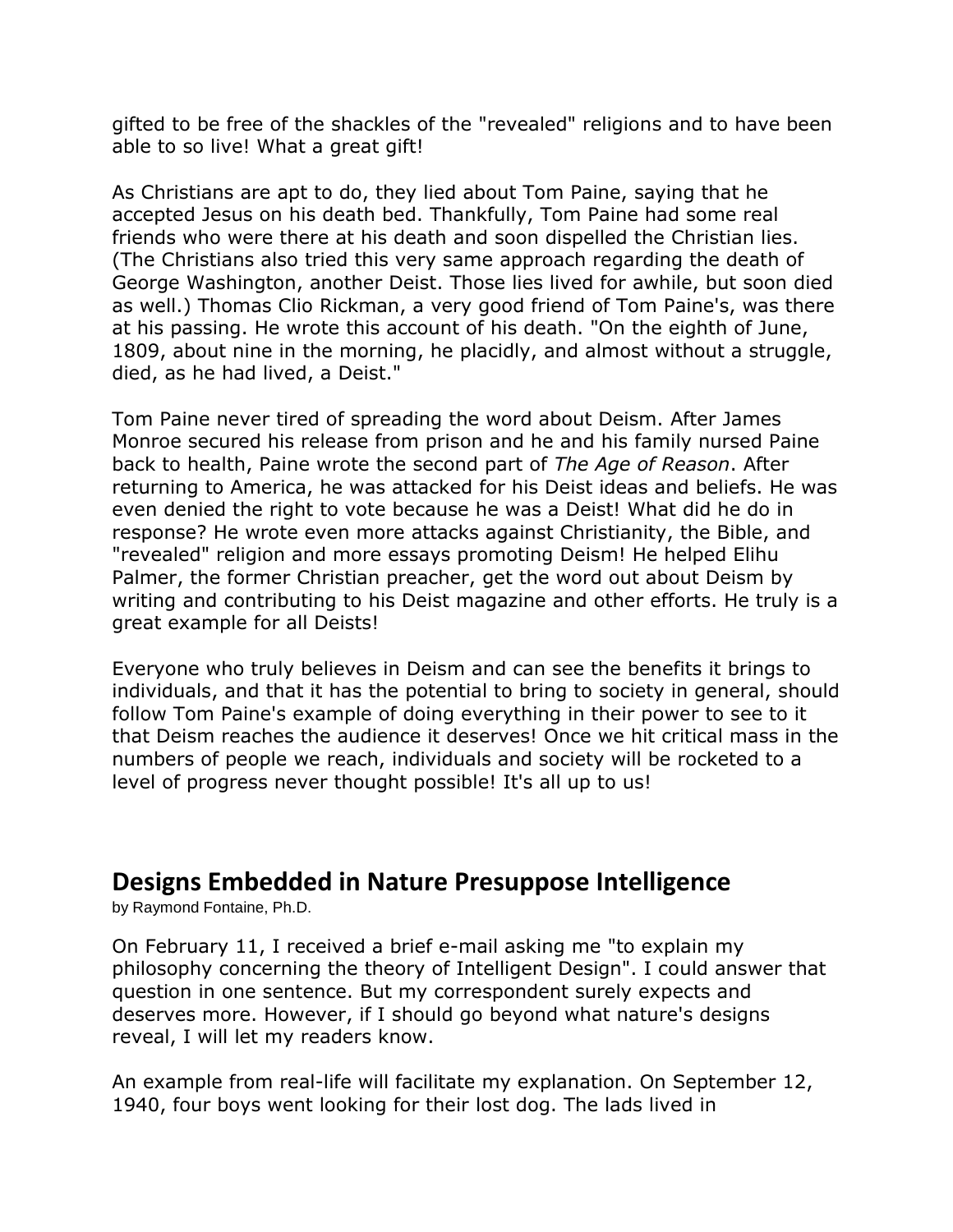Southwestern France where many limestone caves dot the hillside. One of them had been sealed off for centuries by the forces of nature. In the late 1930's, a storm uprooted a big pine tree leaving a small opening into the Lascaux cave. The boys squeezed through it and called their dog.

Combing through several chambers, the boys saw vivid paintings on the walls and ceiling. They first noticed the galloping horses and reindeer. The boys had discovered a fabulous treasure of Paleolithic cave-art dating back 17,000 years. To view these paintings, click: [http://www.fr/culture/arcnat/lascaux/en/.](http://www.fr/culture/arcnat/lascaux/en/)

Since that eventful day in 1940, a million people have visited the Lascaux cave. No one ever asked, "Did someone paint those animals?" That fact was self-evident. Rain or wind and dust could not account for those graphic animals. Nor could any subhuman animal. The only plausible artist was a human being.

But the visitors of the cave paintings did ask. "Who painted them? What was his name? What did he look like?" The tour guide answered, " No one knows. He never signed his paintings. Nor did he leave a self-portrait."

From the paintings, however, we know that he existed and that he was smart. He painted on uneven and rugged walls of a cave. He made his paint by grinding ocher, an earthy red or yellow iron ore, and mixing it with animal fat. He fashioned brushes with bone or wood and horse hair. Our cave artist was intelligent. This much we know from his work.

And so it is with the trillions of different designs and structures in nature, such as that of DNA. Its complex structure has been observed by scientists. It exists without a doubt.

When the scientists are asked what or who is responsible for the design of DNA, they simply answer, "We don't know. We can only observe the designs but not their designer."

Fortunately, however, human knowledge is not limited to what is observed by our senses. The human mind can deduce further reliable information. Just as the visitors of the cave paintings concluded that their painter was intelligent, so too can humans deduce that the agent of nature's designs, such as DNA, is intelligent - supremely intelligent.

But just as the cave paintings reveal nothing more about their artist, so also nature's designs reveal nothing further about their designer. Whatever else is said about them is the product of human imagination.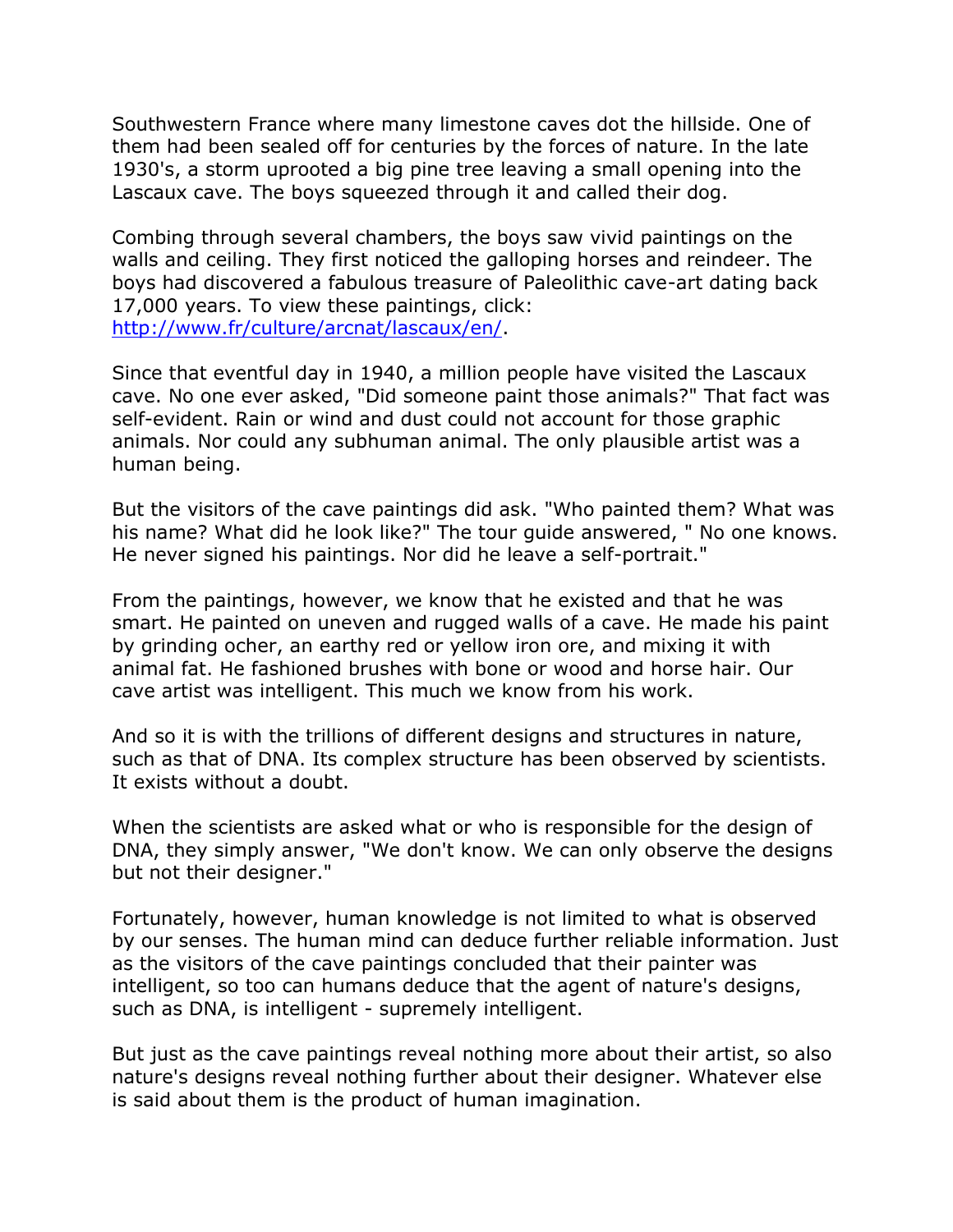In final analysis, the designs in nature reveal a supremely intelligent agent who exists. I can accept that truth and live by it. If the Intelligent Designer had wanted more recognition or any specific reaction from humans, he could have expressed his wishes in nature. He did not; nor need we.

## **Thought Provoking Quotes**

"On a TV show, Pat Robertson said -- and I quote, this is his quote. He said, 'If I heard the Lord right, the coast of America will be lashed by storms this year.' He actually said, 'If I heard the Lord right.' What? You weren't paying attention?"

## *Jay Leno*

"The foundation of our Empire was not laid in the gloomy age of Ignorance and Superstition, but at an Epoch when the rights of mankind were better understood and more clearly defined, than at any former period."

#### *George Washington*

"You have rights antecedent to all earthly governments: rights that cannot be repealed or restrained by human laws; rights derived from the Great Legislator of the universe."

## *John Adams*

"Far away there in the sunshine are my highest aspirations. I may not reach them but I can look up and see their beauty, believe in them, and try to follow them."

#### *Louisa May Alcott*

"In times of universal deceit, telling the truth will be a revolutionary act."

## *George Orwell*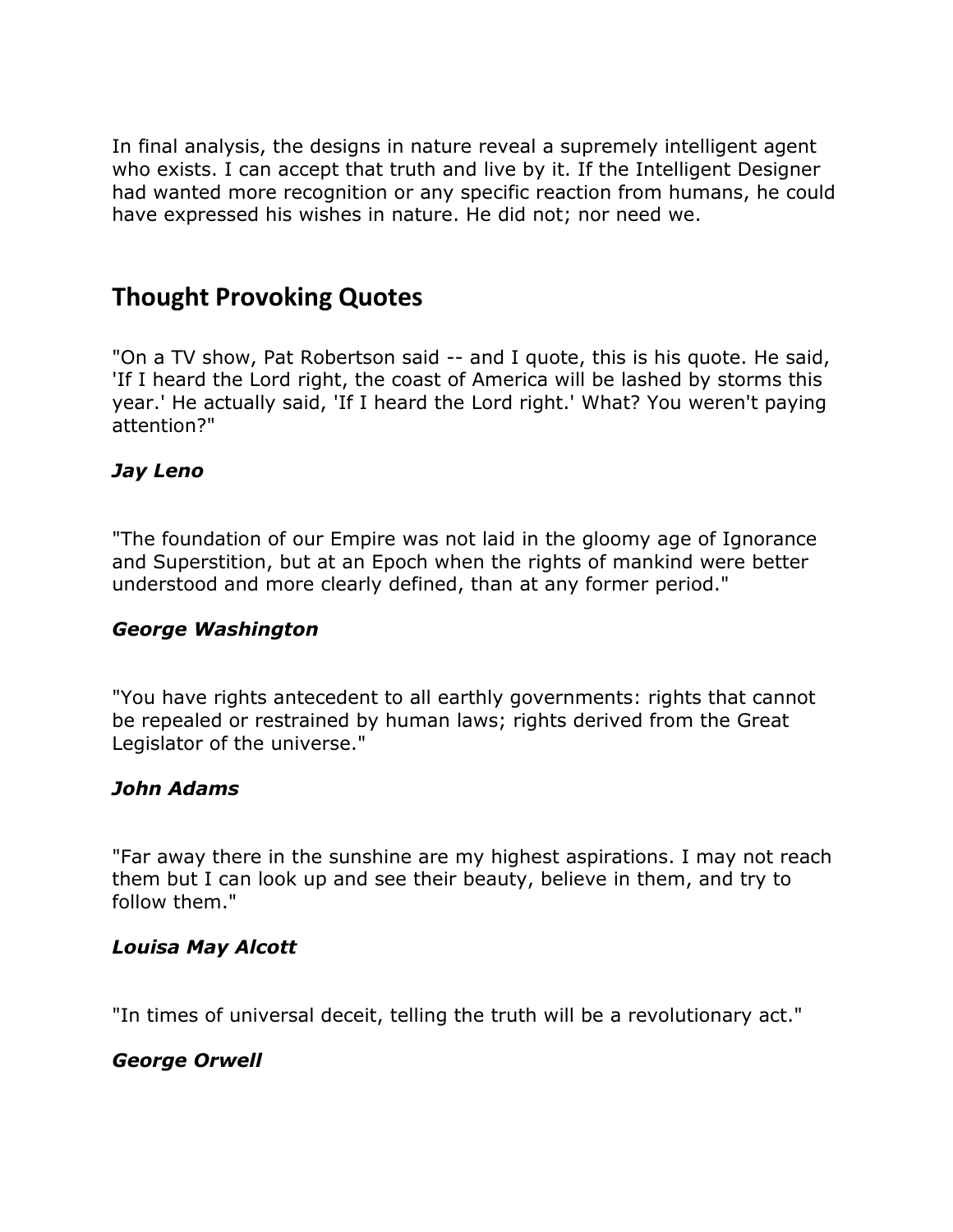"The shepherd always tries to persuade the sheep that their interests and his own are the same."

*Marie Beyle*

**For a free subscription to our free Deism web-zines**  *THINKonline!* **and** *Bruno's & Ripoll's Bulletin* **send an email to** [thinkonline@deism.com](mailto:thinkonline@deism.com) **with the word subscribe in the subject field.**

# **Other eBooks Offered by the World Union of Deists**

*The Age of Reason, The Complete Edition***, by Thomas Paine**  *Deism: A Revolution in Religion, A Revolution in You***, by Bob Johnson** 

*Reason: The Only Oracle of Man***, by Ethan Allen**  *Principles of Nature***, by Elihu Palmer**  *An Answer to C.S. Lewis' Mere Christianity***, by Bob Johnson**  *What Is The Best Theology***, by Jayson X**  *BibleProblems: Some Contradictions, Factual Errors, and Evil Moral Teachings In the Bible***, by Jayson X**  *Radicals in Early American History***, by Pauline Rocco**  *Psychological Evolution and the Invention of Evil: A Scientific Exposition***, by Henry Jones, M.D.**  *The Best of THINK! And THINKonline!***, Volume 1**  *The Best of THINKonline!***, Volume 2**